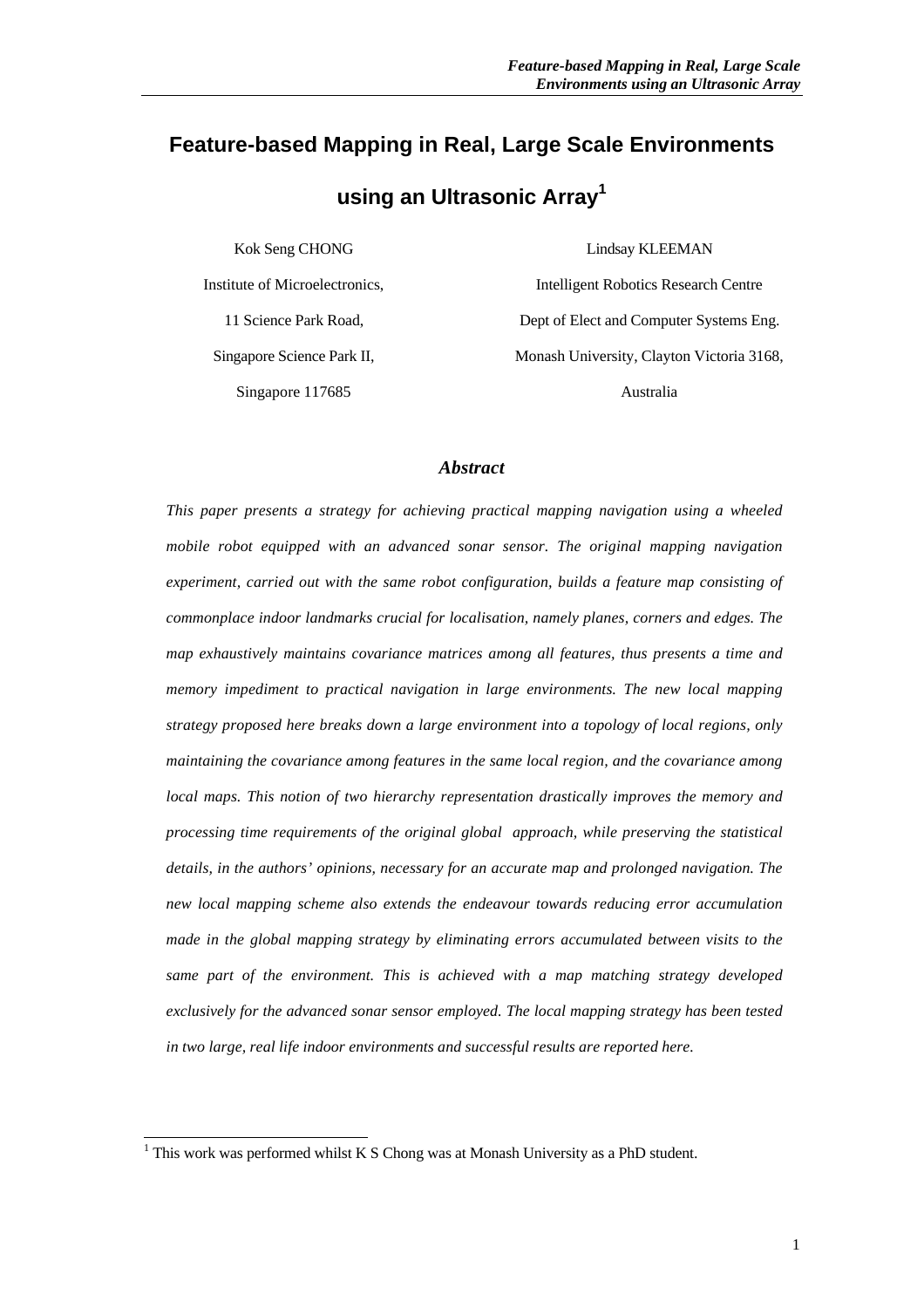# *1 Introduction*

This work is the fifth stage of a sonar robot project. Briefly, the first stage covers the

design, calibration and error modelling of a highly accurate odometry design which features a pair of knife-edged, unloaded odometry wheels (Chong and Kleeman 1996i, Chong and Kleeman 1997i). In stage two, a sonar robot employing this odometry system is deployed to perform mapping in a structured, indoor environment (Chong and Kleeman 1996ii, Chong and Kleeman 1997ii). The robot makes use of an advanced sonar sensor (Kleeman and Kuc 1995) capable of localising and classifying simple indoor features into planes, corners and edges. The introduced mapping strategy fuses planes, corners and edges together to generate a realistic feature map, using the Iterated Extended Kalman Filter (IEKF) and Julier-Uhlmann-Durrant-Whyte Kalman Filter (JUDKF), by exploiting the correspondence constraints (plane to plane, corner to corner or edge to edge) and relational constraints (corner to two planes) among features. A method for identifying phantom targets is also described. This is followed by stage three which implements a dual representation strategy to enable the robot to systematically explore an imperfectly structured environment while simultaneously running map building (Chong and Kleeman 1996iii, Chong and Kleeman 1997iii). The proposed exploration scheme exploits the strengths of grid maps and feature maps to overcome perceptive limitations of sonar to achieve obstacle avoidance and complete floorplan coverage. The last stage of this project is a map matching algorithm which enables a robot to localise itself from a previously generated map (Chong and Kleeman 1996iv), so that if the robot navigates in a previously mapped environment, map building can be augmented with new measurements. The algorithm is robust against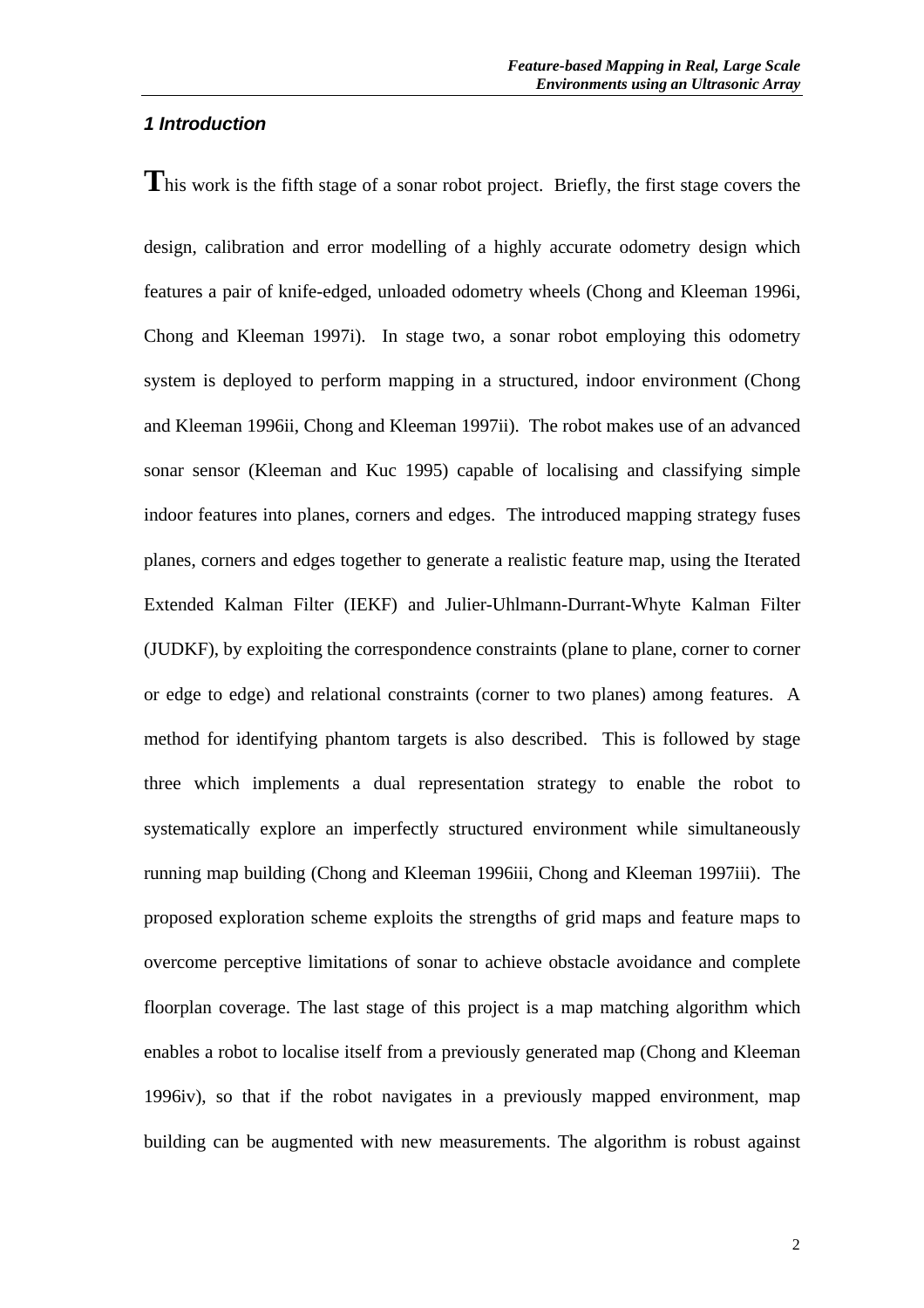imperfect maps and phantom targets, and generates the minimum least square error estimate from all matched features.

The motivation behind this work is the need to extend the mapping strategy to large environments. The original strategy works well in a reasonably sized indoor environment where the number of landmarks to be mapped is limited. However, to map a large environment, such as a building with rooms and corridors, the strategy is challenged by the need to store and process an ever expanding list of features. This also implies gradual degradation of processing **speed** and increased demand for computer random access **memory** (RAM). For example, when a map is large and a new measurement arrives, there are many features that need to be checked for the possibility of fusion before the measurement can be considered a new feature. If fusion is possible, the robot position and the state of all, *n* say, existing map features must be updated with as many as  $(n+1)(n+2)/2$  covariance matrices updated. Even if fusion does not occur, the new feature has an associated correlation matrix with every existing map feature. The requirement for memory grows quadratically and without bound. In (Leonard and Durrant-Whyte 1991) the size of covariance matrix is reduced by declaring features with a small covariance as 'confirmed targets', thereby deleting their cross-covariance with the robot position and other features.



**Figure 1: Robot exploring a large environment consisting of several 'regions'**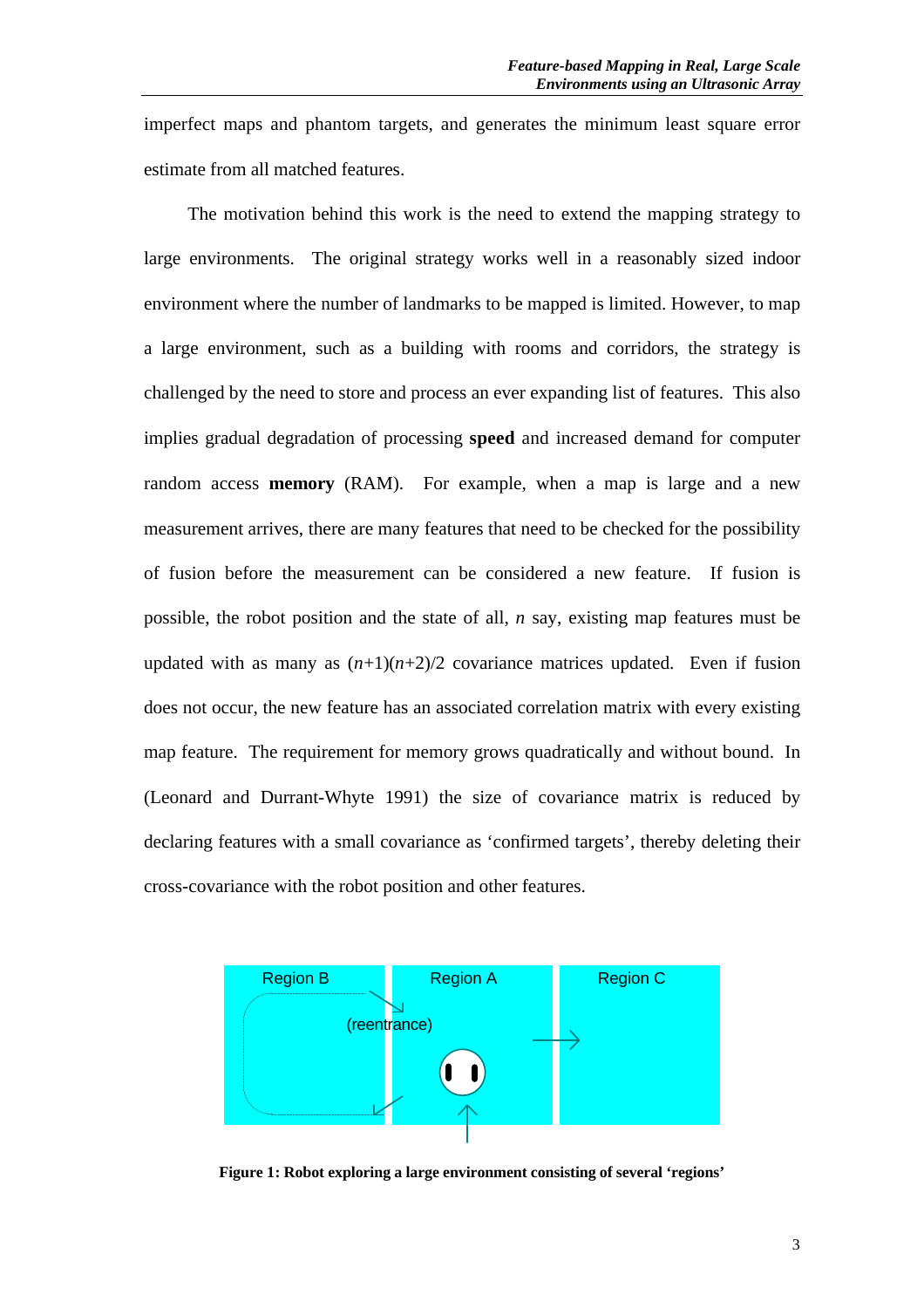Apart from the issues of computational speed and memory, the original mapping strategy cannot deal with the problem of **error accumulation** with complete success. There are several reasons why the global strategy does not work optimally. It is well known that linear approximations of equations can introduce bias (Jazwinski 1970, Leonard and Durrant-Whyte 1991, Bar-Shalom and Li 1993). Bias is also due to the modelling of the physical system, such as imperfect calibration of wheels, the assumed positioning of the sonar sensor at the centre of the robot, and the echo sampling electronics. In addition, error statistics of odometry position estimation, speed of sound variations and ultrasonic bearing measurement cannot be characterised accurately in all circumstances. All of these factors make continual consistent map generation difficult. Consider the example in Figure 1. The robot has just mapped region A, and its path planning leads it to explore region B first and then region C by traversing region A again. Theoretically speaking, the robot would localise with the features in region A to recover from the error accumulated in region B. In practice, if region B is large, the error accumulated may be large, so the robot may not be able to recognise that it is reentering region A if it relies solely on an IEKF (whose linearisation assumes small state errors) and a  $\chi^2$  test. The robot may then proceed to build a conflicting map on top of the original map of region A. By the time region C has been mapped, the actual spatial positioning relative to region A is grossly inaccurate. This example illustrates a classical loop problem - if a robot returns to its starting position after prolonged navigation, can the starting position be identified? Loop problems are addressed in the context of Bayesian networks in (Pearl 1988, Chapter 4).

Another problem encountered in (Chong and Kleeman 1996ii, Chong and Kleeman 1997ii) is that the IEKF, which improves state estimation based on several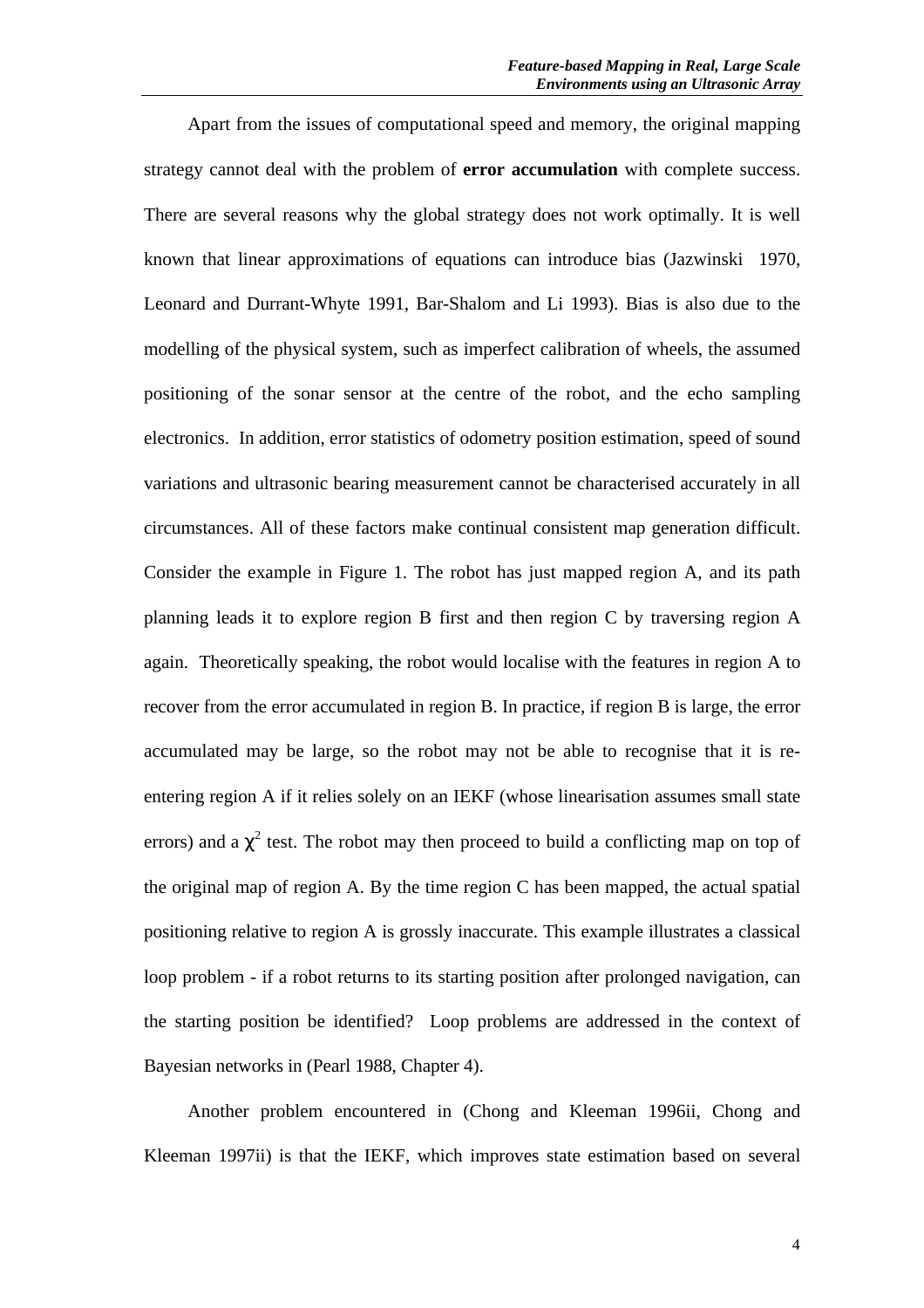'local iterations' (Jazwinski 1970), tends to **diverge** when the state covariance becomes too large. If an environment is large, the robot position covariance can easily exceed the working limit of the IEKF. Suppressing the growth of the robot position covariance is therefore important.

This work tackles the above problems using a local mapping strategy in which the environment is represented as a set of interconnected local maps. A new local map is created as usual until, after travelling a long distance, the robot covariance of position becomes large. The large position covariance is a good indication that subsequent features are not highly correlated with the earlier features in the local map. A new local map is begun. By not maintaining the covariance matrices between features from different local maps, memory and processing advantages are obtained. We also attempt to alleviate the inevitable problem of error accumulation by map matching (Chong and Kleeman 1996iv). Refer to Figure 1 again, the local mapping scheme attempts to recognise region A when the robot re-enters it by scrutinising the error in the robot position relative to region A. After affirming that the possibility of re-entrance is high, it performs a map match with new measurements on the local map of region A. If map matching is successful, the latest position of the robot will be accurate with respect to the local map of region A. The local map of region C will then be free of position errors accumulated during mapping of region B.

Local mapping is not a new concept. The work in (Asada, Fukui and Tsuji 1990), resorts to a graph of local feature maps that register the three dimensional information of the edges on the floor obtained from a camera. A new local map is created when none of the features in the current local map are visible from the next position. The arcs between local maps contain the robot displacement information. To facilitate fast local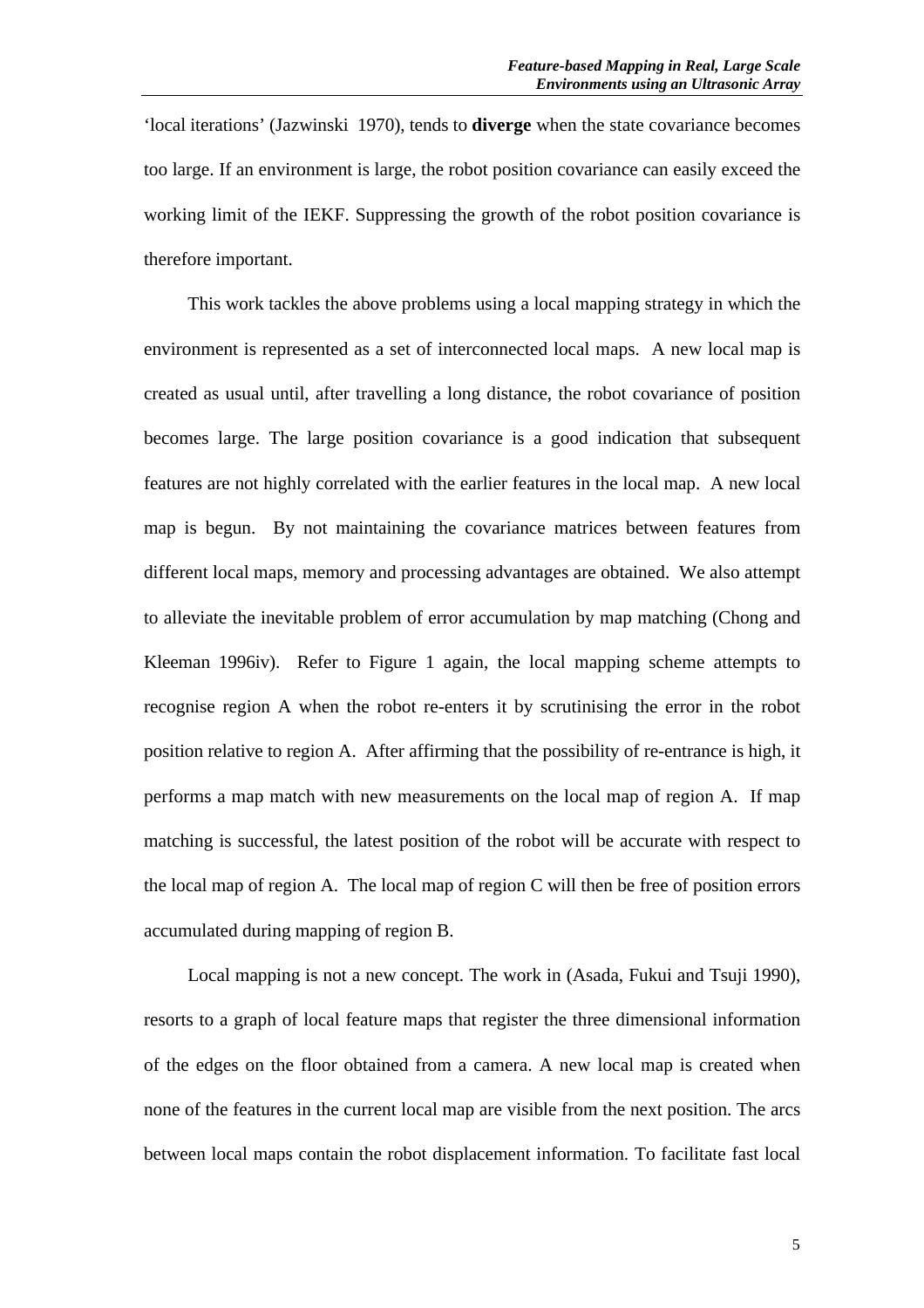mapping with sonar sensing, (Firby, Christianson and McDougal 1993) stores a local map as a list of pre-processed sonar reflection points. Dynamic environments are effortlessly accommodated by deleting conflicting points of reflections. However, none of the above approaches exploit re-observation of features to enhance the accuracy of the maintained maps, and are preliminary in the sense that they have not been tested in the difficult task of exploring large environments. Local mapping is not confined to feature based environment models. The work proposed in (Cassandra, Kaebling, and Kurien 1996), maintains a graph of local Bayesian distribution grid maps in its multisensory navigation scheme. Another version of the above approach is LOGnets (Malkin and Addanki 1990), which adopts a local occupancy grid with a special type of concentric, unevenly sized cells. Map update is a simple scheme of incrementing a cell frequency count when a sonar range combined with sonar pointing direction falls within a cell. In both grid based approaches, the methods for determining if a local map has been revisited are heuristic in nature.

One can regard the extreme opposite of the global approach as registering the measurements at every scan stop as a new local map. The problem with this idea is that one does not exploit the overlap between adjacent maps of features to reduce the uncertainties in the position of robot and features at all.

The useful properties of this local mapping system are:

- With the advanced sonar sensor (Kleeman and Kuc 1995), the robot can quickly extract the most salient natural landmarks useful for localisation.
- At any instant of navigation, the map, hence the processing demand, is small. This may allow future mapping based navigation to be performed as quickly as the robot can move.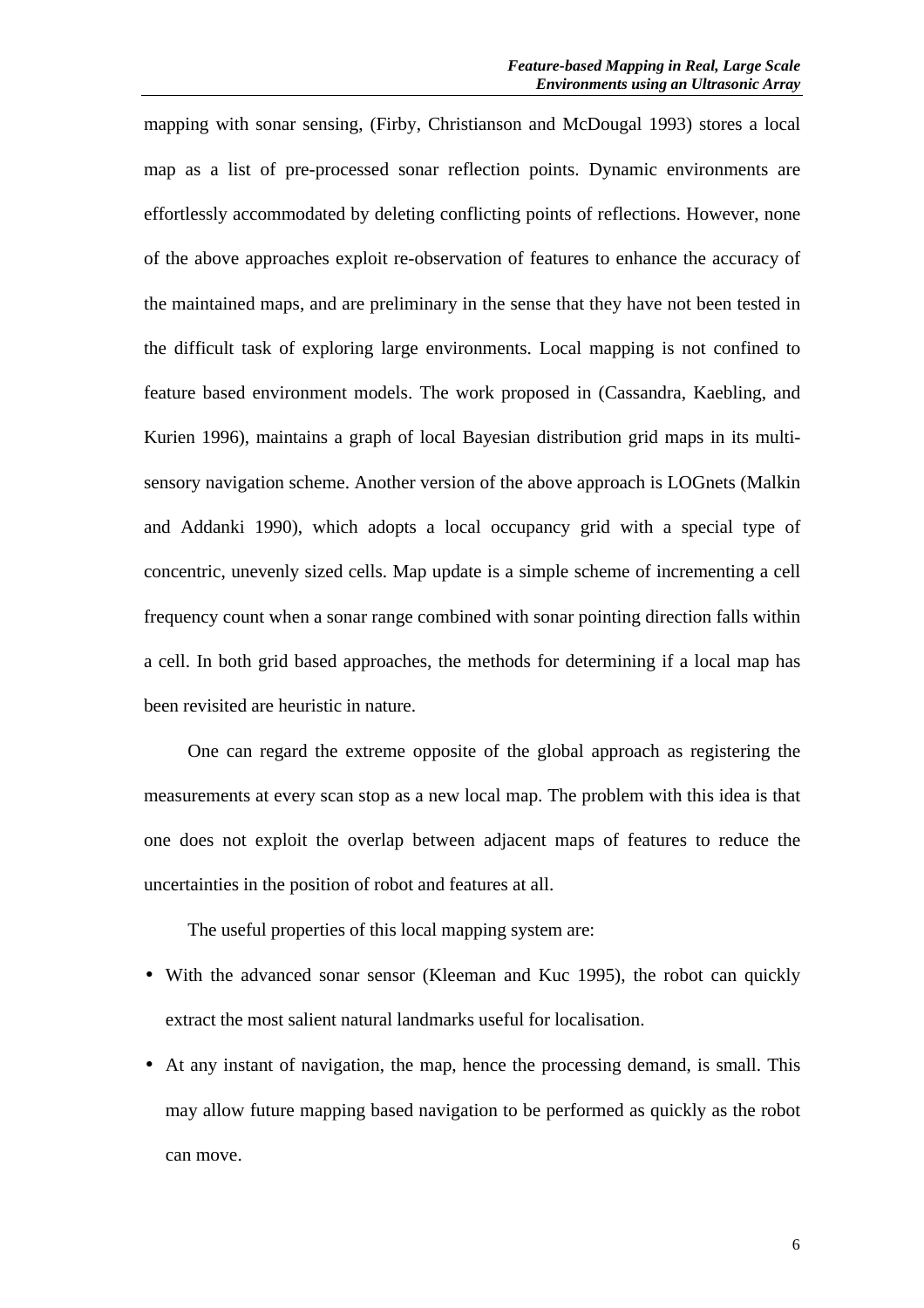- The generation of local maps is done with careful mathematical criteria, so the speed advantage is not gained at the expense of map integrity. As far as possible, reobservation of the same feature is exploited in map building as in the original global approach (Chong and Kleeman 1996ii, Chong and Kleeman 1997ii).
- Through the process of map matching developed in (Chong and Kleeman 1996iv), the covariance of the robot position and its correlation with all the features in a previous local map can be correctly recovered. This facilitates further map building after re-entrance.
- In this paper the classical mapping problem of returning to the start after prolonged navigation is addressed in two challenging large environments, where the collaborative strength of map building and map matching are tested.

The paper is structured as follows. The processor, odometry system and sonar array of the robot are described in section 2. Section 3 summarises the global mapping approach that lays the groundwork for this work. A brief account of the map matching algorithm is presented in section 4. Section 5 presents the mathematical details of the proposed local mapping strategy. The experimental results are discussed in section 6. Limitations of this work are identified in section 7, followed by conclusions and future work.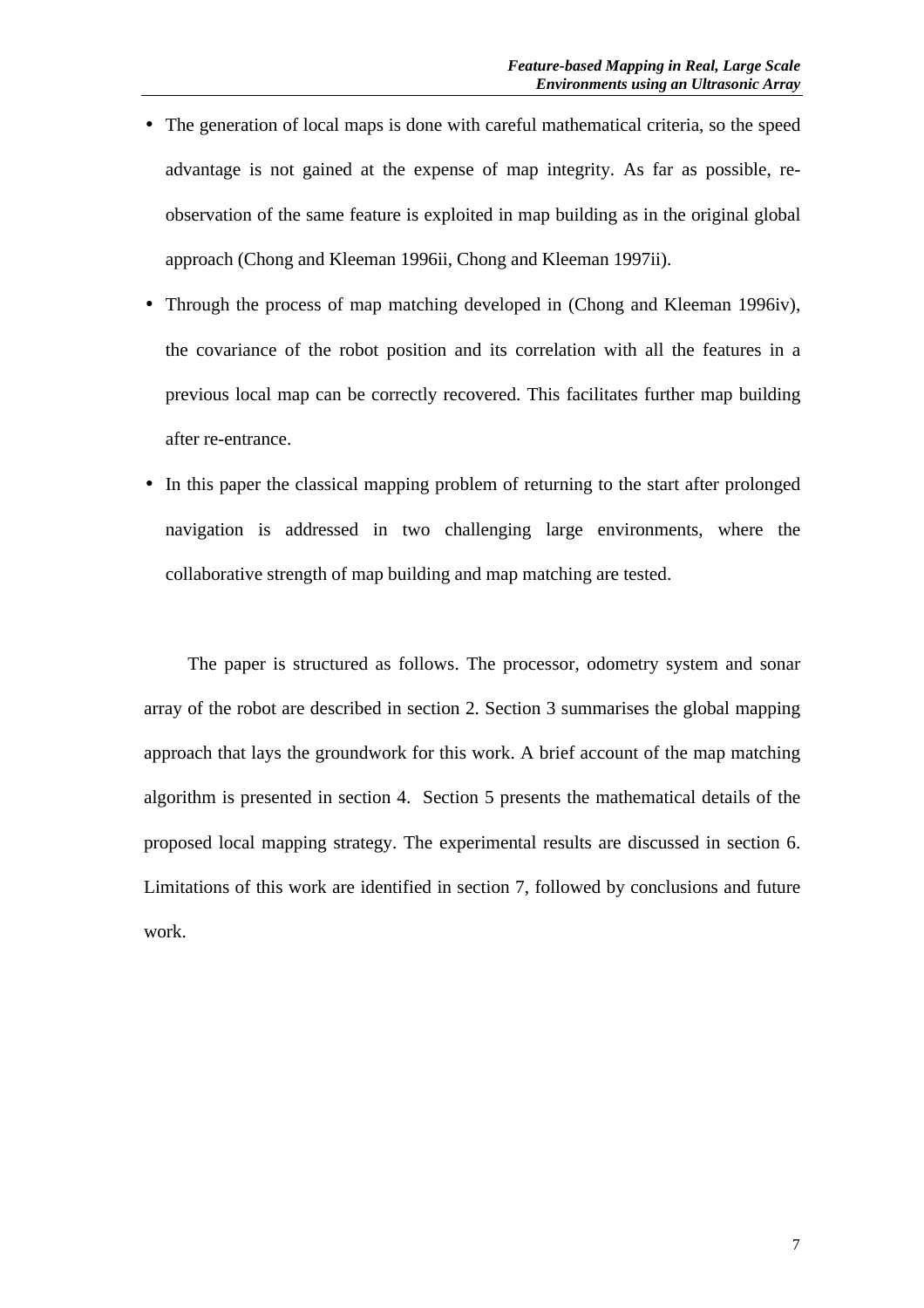### *2 The Architecture of the Mapping Robot*





**Figure 2: Werrimbi, the mapping robot. Figure 3: The sonar array configuration.**

Detailed description of various hardware modules of the mapping robot, called Werrimbi (Figure 2), can be found in (Chong and Kleeman 1996i). Briefly, Werrimbi performs sensing with a highly accurate sonar sensing array (Figure 3). Ultrasonic pulses are transmitted from three transmitters in sequence and the received pulse samples on the three receivers are processed using a template matching scheme (Kleeman and Kuc 1995) to extract accurate time of flight information. The set of nine time of flight values are combined to obtain the reflector type (plane, corner or edge), range, horizontal bearing and vertical bearing. To perform scanning, the sensor is mounted on a pan mechanism. It first scouts rapidly for 360° to locate the bearings of potential targets using one transmitter and then returns to these directions to fire all three transmitters. The odometry system, as shown in Figure 4, consists of a pair of drive wheels and a pair of knife-edged encoder wheels mounted on vertical linear bearings. The knife-edged design reduces wheelbase (B) uncertainty while the linear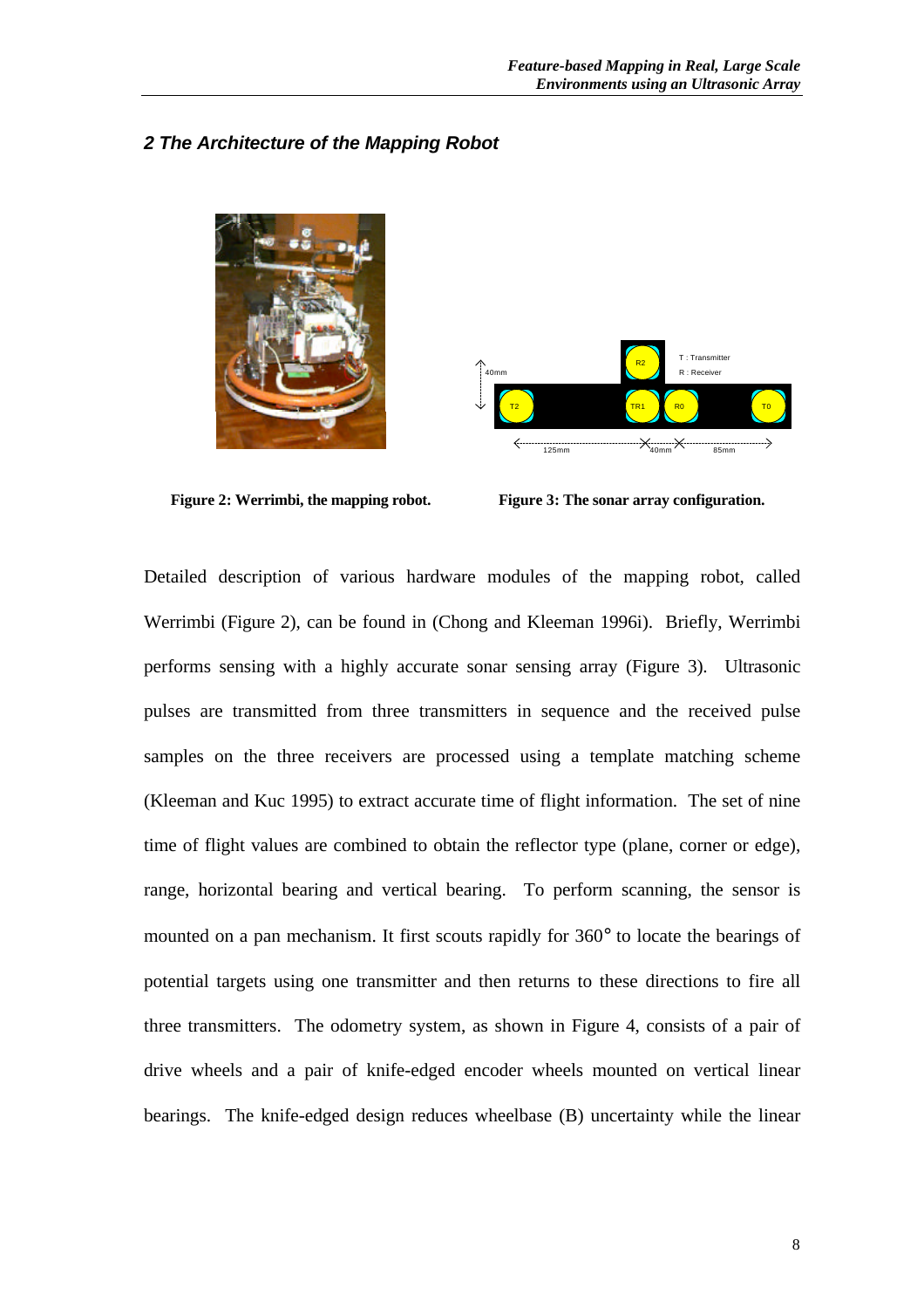bearings remove loading on the wheels from the robot. Both the sensor and odometry are interfaced to a 486DX2 Intel processor card via an ISA Bus as shown in Figure 5.



**Figure 4 : The odometry system. Figure 5 : The robot system architecture.**

# *3 The Original Global Mapping Algorithm*

The original global mapping algorithm can be found in (Chong and Kleeman 1996ii, Chong and Kleeman 1997ii). To summarise, the environment is represented by a list of map primitives consisting of partial planes, corners and edges. The line parameters of partial planes, the Cartesian coordinates of corners and edges, the Cartesian coordinates of the robot position, the robot orientation and the speed of sound are collectively called the *state* of the map, among which *covariance* matrix 'blocks' are exhaustively maintained. When a new measurement is made, a search is launched for a map feature to perform fusion by generating a residual vector based on a collinearity constraint (plane to plane, corner to corner, edge to edge and one corner to two planes) between the new measurement and the fusion candidate. If the collinearity constraint passes a  $\chi^2$  test, an Iterated Extended Kalman Filter (IEKF) (Jazwinski 1970)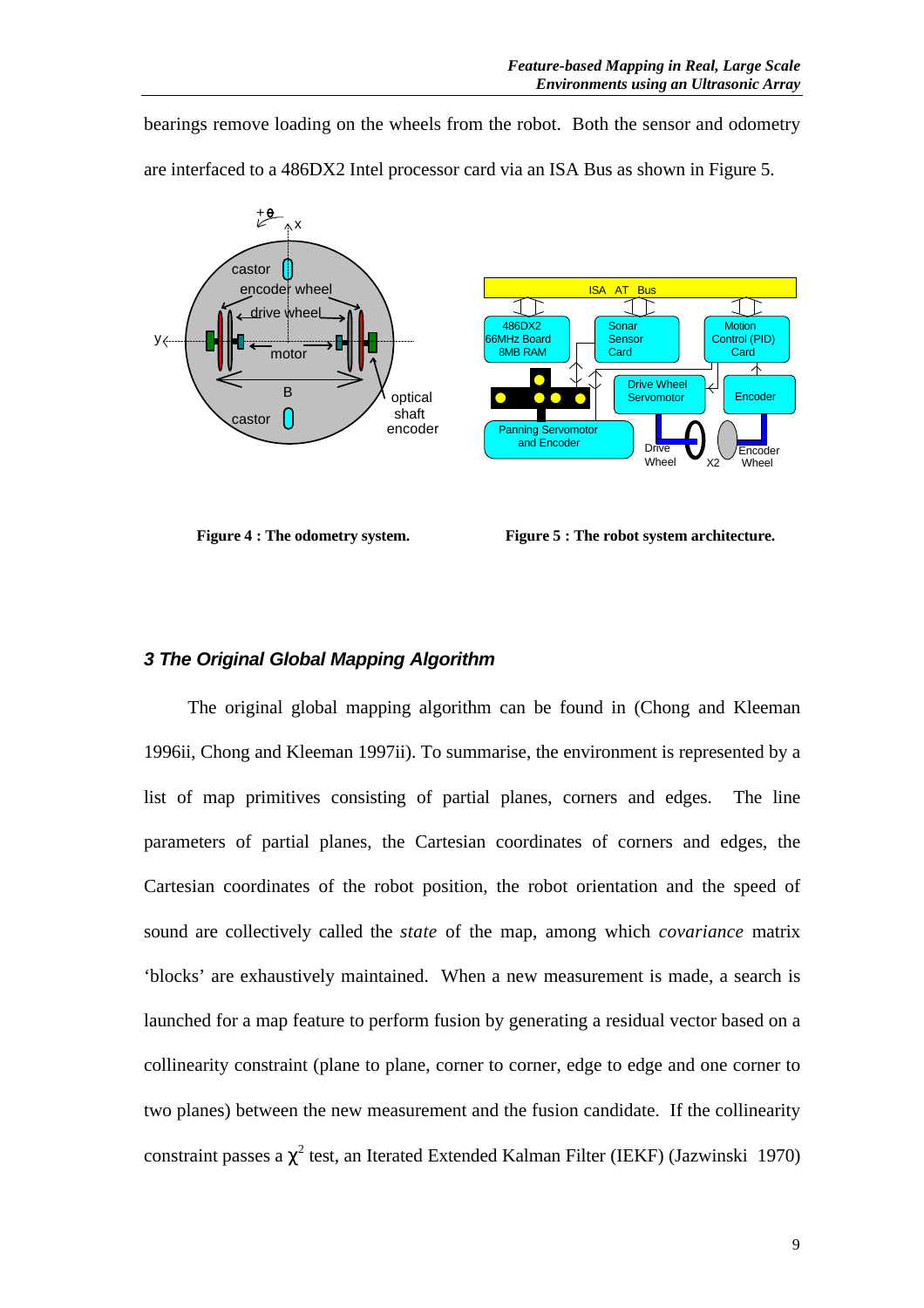or a Julier-Uhlmann-Durrant-Whyte Kalman Filter (JUDKF) (Julier, Uhlmann and Durrant-Whyte 1995), are invoked which update all state parameters and covariance matrices based on the minimum mean square error. Both filters are in their own ways more superior than the more common Extended Kalman Filter (Bar-Shalom and Li 1993). In addition, the idea of Relocation-Fusion<sup>2</sup> advocated in (Moutarlier and Chatila 1989) is incorporated into both filters to reduce the impact of odometry bias accumulation. In the process of fusion, the endpoints of the existing partial planes in (Chong and Kleeman 1996ii, Chong and Kleeman 1997ii) are constantly replaced by new endpoints to extend the partial planes to accurately depict long walls commonly observable in an indoor environment. If all  $\chi^2$  tests fail, the feature is integrated into the map. This infers that the list of state parameters is expanded and the covariance between the new feature and *all* existing map features are produced and stored. Periodically, the collinearity constraints among existing map features are tested to find the possibility of internal fusion, once again using  $\chi^2$  test. (Chong and Kleeman 1996ii, Chong and Kleeman 1997ii) also shows that the maps produced with IEKF and JUDKF are not markedly different. Even though JUDKF saves us from evaluating Jacobian matrices, the processing load is significantly higher than the IEKF.

As mentioned earlier, the two major factors affecting the speed of the local mapping algorithm are the computer memory requirements (RAM) and the processing demands. The following two subsections examine the two issues, and later on, use real experimental figures to compare the actual memory and processing demands of the

 $\overline{a}$ 

<sup>&</sup>lt;sup>2</sup> The principle of Relocation Fusion is that all measurements are first used to update the  $\mathbf{x}_0$  state (comprising the robot Cartesian coordinates, orientation and the speed of sound). The improved  $\mathbf{x}_0$  is then used to re-compute the residual vectors and all related cross-correlations in order to update the map features.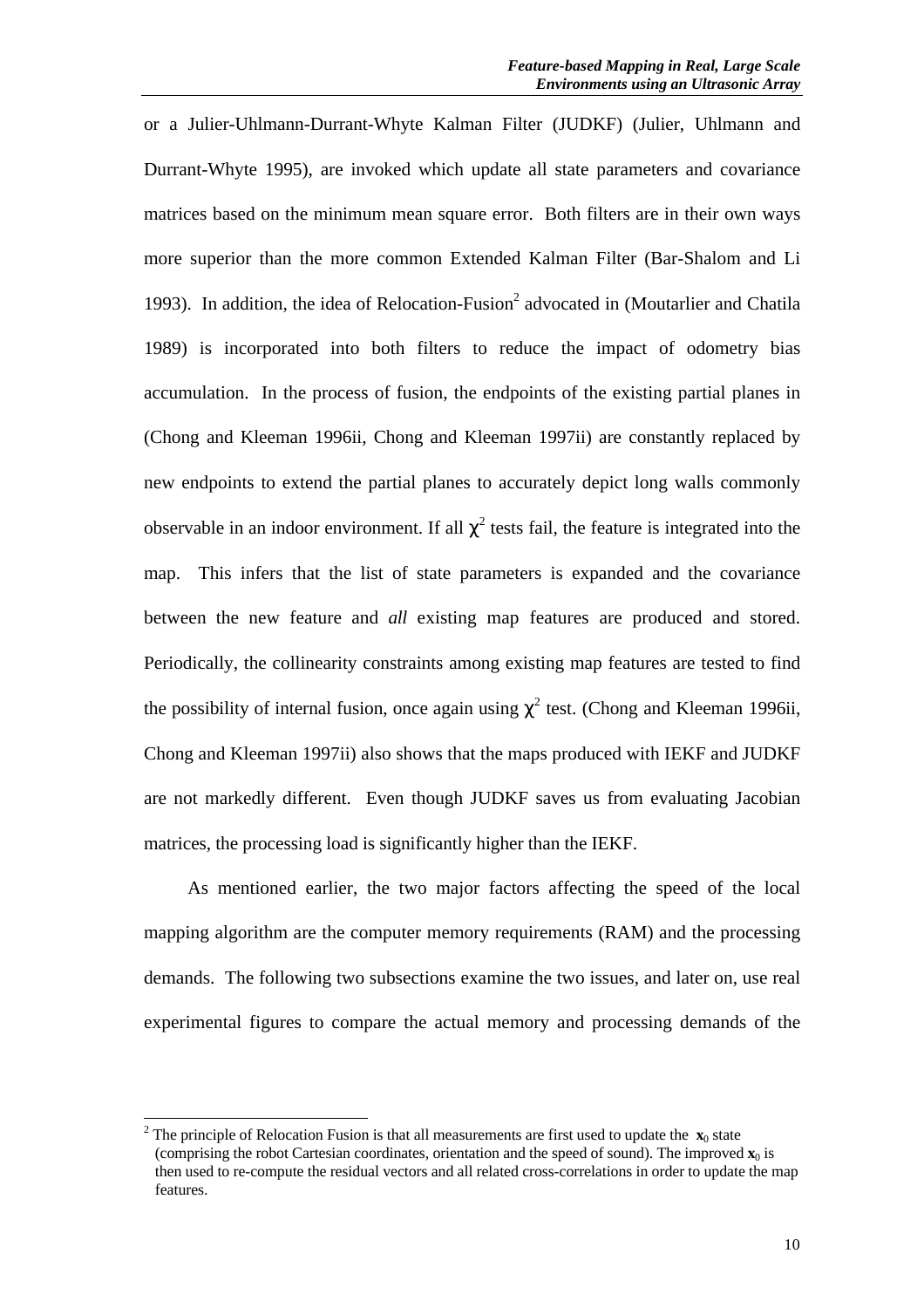global mapping approach and the local mapping approach, thereby justifying the latter approach.

# **3.1 Memory requirements.**

This section investigates the memory requirements for storing a set of measurements and a map. The number of bytes required to store the attributes of all objects is tabulated in Table 1.

| <b>Object stored</b>        | <b>Quantity</b> | <b>Attributes/Purpose</b>       | <b>RAM</b> required by      |  |  |
|-----------------------------|-----------------|---------------------------------|-----------------------------|--|--|
|                             |                 |                                 | each object                 |  |  |
| partial plane,              | $n_p$           | line parameters                 | $2 \times sizeof$ (double)  |  |  |
| $\mathbf{X}_1$              |                 | two endpoints                   | 4xsizeof(double)            |  |  |
|                             |                 | two termination status          | 2×sizeof(integer)           |  |  |
|                             |                 | object type                     | $\mathbf{1}$                |  |  |
| corner                      | $n_c$           | Cartesian coordinates           | $2 \times sizeof$ (double)  |  |  |
| map feature, $\mathbf{x}_i$ |                 | object type                     | $\mathbf{1}$                |  |  |
| edge map                    | $n_e$           | Cartesian coordinates           | $2 \times sizeof$ (double)  |  |  |
| feature, $\mathbf{x}_i$     |                 | object type                     | $\mathbf{1}$                |  |  |
| plane                       | $m_p$           | index to a partial plane        | 1×sizeof(integer)           |  |  |
| measurement                 |                 | index to a robot position       | 1×sizeof(integer)           |  |  |
| corner                      | $m_c$           | index to a state or two partial | $2\times size of (integer)$ |  |  |
| measurement                 |                 | planes                          |                             |  |  |
|                             |                 | index to a robot position       | 1xsizeof(integer)           |  |  |
| edge                        | $m_e$           | index to a state                | 1×sizeof(integer)           |  |  |
| measurement                 |                 | index to a robot position       | 1×sizeof(integer)           |  |  |
| position history            | $n_{po}$        | Cartesian coordinates and       | $3 \times$ size of (double) |  |  |
|                             |                 | orientation                     |                             |  |  |
| current position,           | $\mathbf{1}$    | Cartesian coordinates,          | 4xsizeof(double)            |  |  |

**Table 1 : A list of objects used in mapping algorithm and their memory requirements.**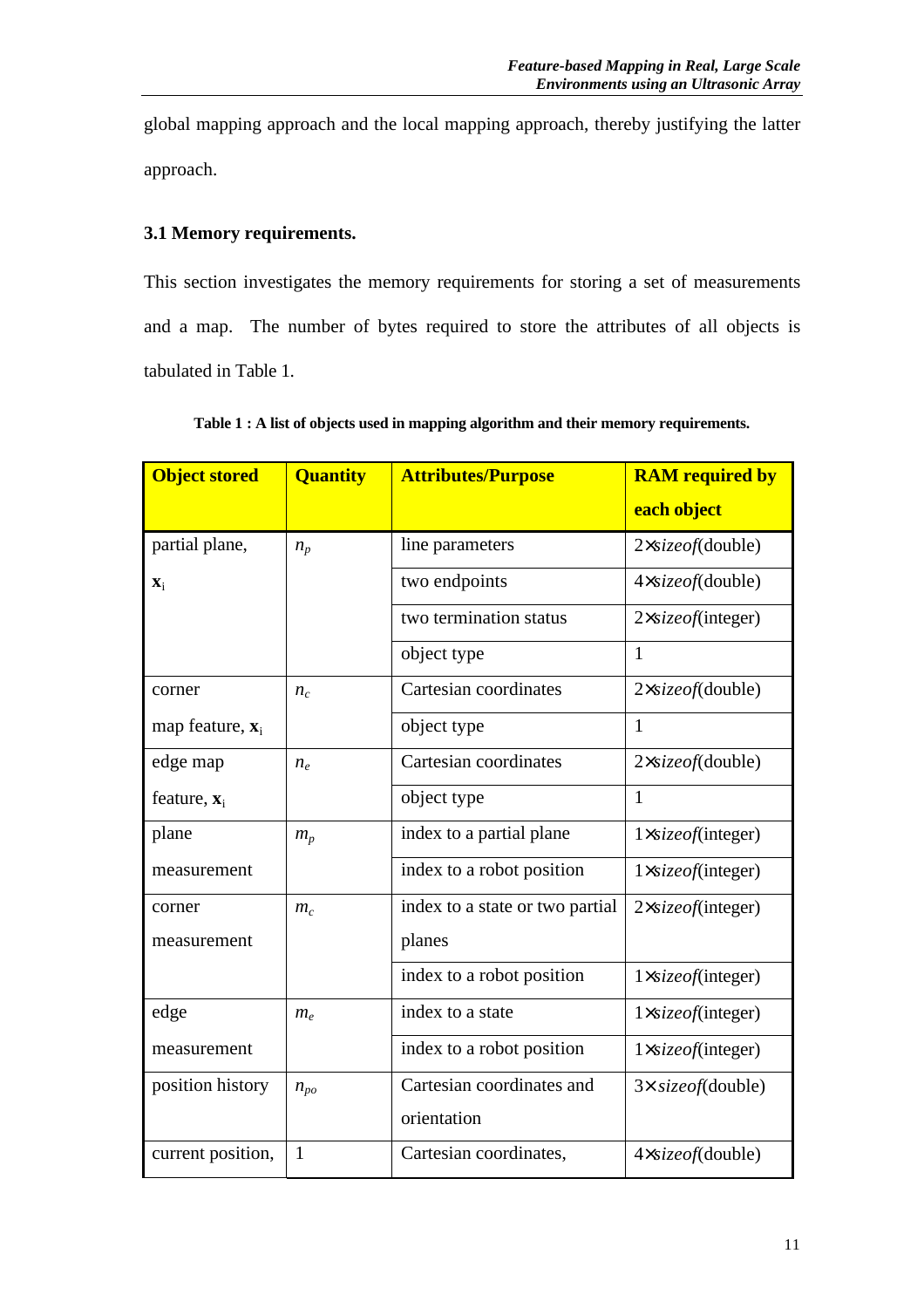| $\mathbf{x}_0$                      |                       | orientation and $c_s$         |                                          |  |
|-------------------------------------|-----------------------|-------------------------------|------------------------------------------|--|
| $P_{00}$                            |                       | position covariance           | $4 \times 4 \times sizeof$ (double)      |  |
| ${\bf P}_{i0}$ , where $i\neq 0$    | $n_T$                 | position to feature cross-    | $2\times4\times \text{size}$ of (double) |  |
|                                     | $= n_{c+} n_{e+} n_p$ | covariance                    |                                          |  |
| ${\bf P}_{ii}$ , where i,j $\neq 0$ | $n_T(n_T+1)/2$        | feature to feature covariance | $2 \times 2 \times sizeof$ (double)      |  |

Omitting the low level details such as storage space for pulse samples and templates, the total memory requirement (in bytes) is

Memory Requirement =  $[4n_p + 3n_{po} + 20 + 12n_T + 2n_T^2] \times sizeof$  (double) +

$$
[2n_p + m_c + 2m_T] \times \text{sizeof} \text{ (integer)} + n_T \tag{1}
$$

where  $m_T = m_c + m_e + m_p$ 

# **3.2 Processing Time**

This subsection investigates the processing time required to process each type of new measurement. The notation for the *upper bound of order of growth* (Cormen, Leiserson and Rivest 1990), O(), is adopted to represent the processing time of the mapping algorithm. This is achieved by inspecting the overall structure of the algorithm and identifying the critical processes which are related to the number of existing features in a map, as shown in Table 2.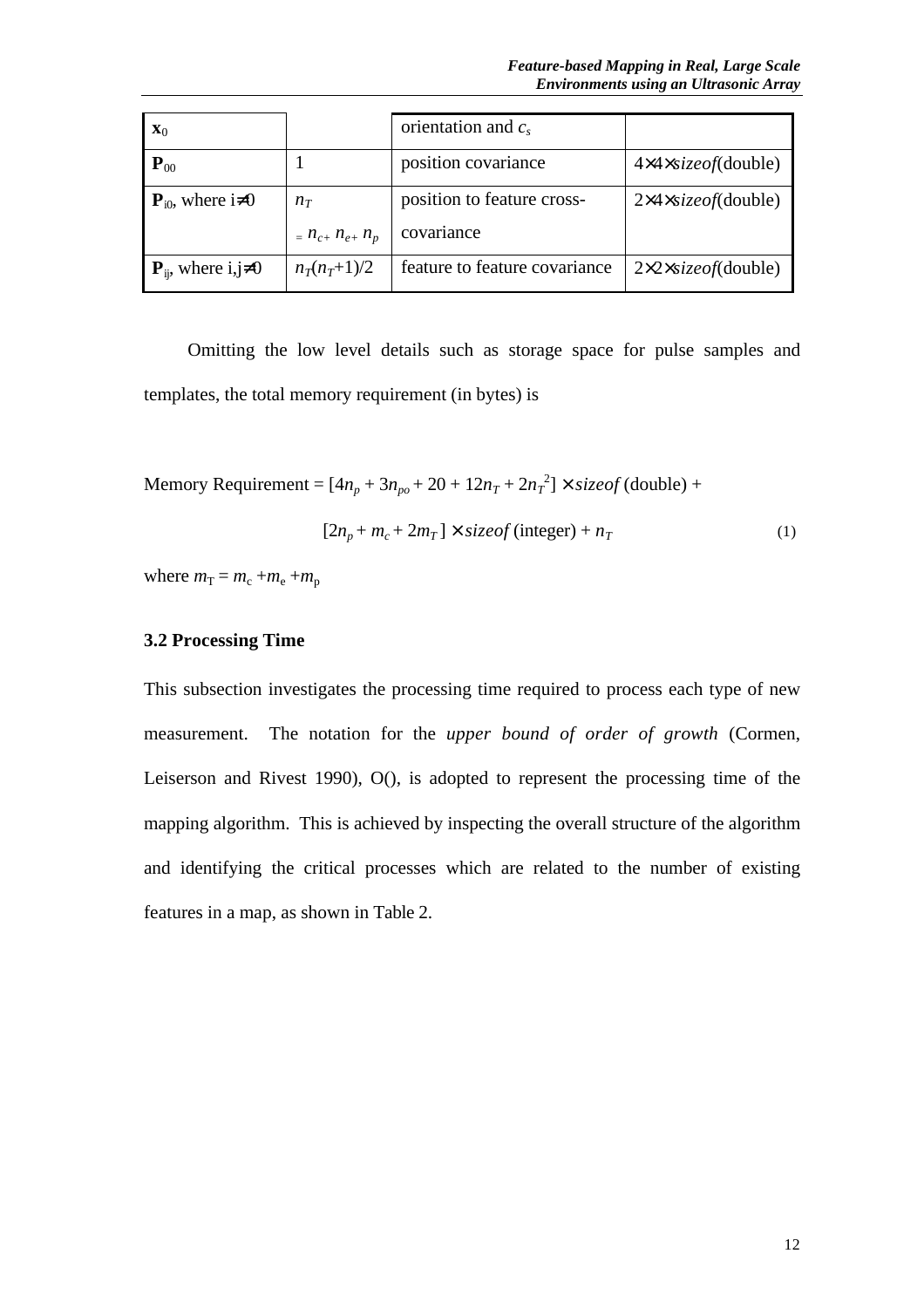| <b>New</b> | <b>Simplified pseudo code showing only the critical</b>             | <b>Processing</b> |
|------------|---------------------------------------------------------------------|-------------------|
| measuremen | processes                                                           | time              |
| t.         |                                                                     |                   |
| Plane      | p1. Find an adjacent and statistically collinear partial            | $O(n_p)$          |
|            | plane for fusion. Go to a2 if found, go to a1 if not                |                   |
|            | found.                                                              |                   |
| Corner     | c1. Find a statistically overlapping corner for fusion.             | $O(n_c)$          |
|            | Go to a2 if found. Go to c2 if not found.                           |                   |
|            | c2. Find two partial planes which are adjacent to, and              | $O(n_p^2)$        |
|            | intersect at that corner. Go to a2 if found, go to a1 if            |                   |
|            | not found.                                                          |                   |
| Edge       | e1. Find a statistically overlapping edge for fusion.               | $O(n_e)$          |
|            | Go to a2 if found. Go to a1 if not found.                           |                   |
| All        | a1. Create a new map feature state and covariance                   | $O(n_T)$          |
|            | with all existing map features. End.                                |                   |
|            | a2. Update all existing map feature states and                      | $O(n_T^2)$        |
|            | covariance matrices with a residual vector. Go to a3.               |                   |
|            | a <sub>3</sub> . Project all endpoints of partial planes to the new | $O(n_p)$          |
|            | states (ie. line parameters). Go to <b>a4</b> .                     |                   |
|            | a4. Map Pruning, try to merge partial plane to partial              | $O(n_c^2)$ +      |
|            | plane, corner to corner, edge to edge and corner to                 | $O(n_e^2)$ +      |
|            | two partial planes. End.                                            | $O(n_c n_p^2)$    |

**Table 2 : Simplified pseudo code for processing each measurement type and processing time.**

By analysing the flow of the above pseudo code, and merging some O() to their supersets (such as merging  $O(n_p^2)$  and  $O(n_p)$  to  $O(n_T^2)$ ), three processing time possibilities are shown in Table 3.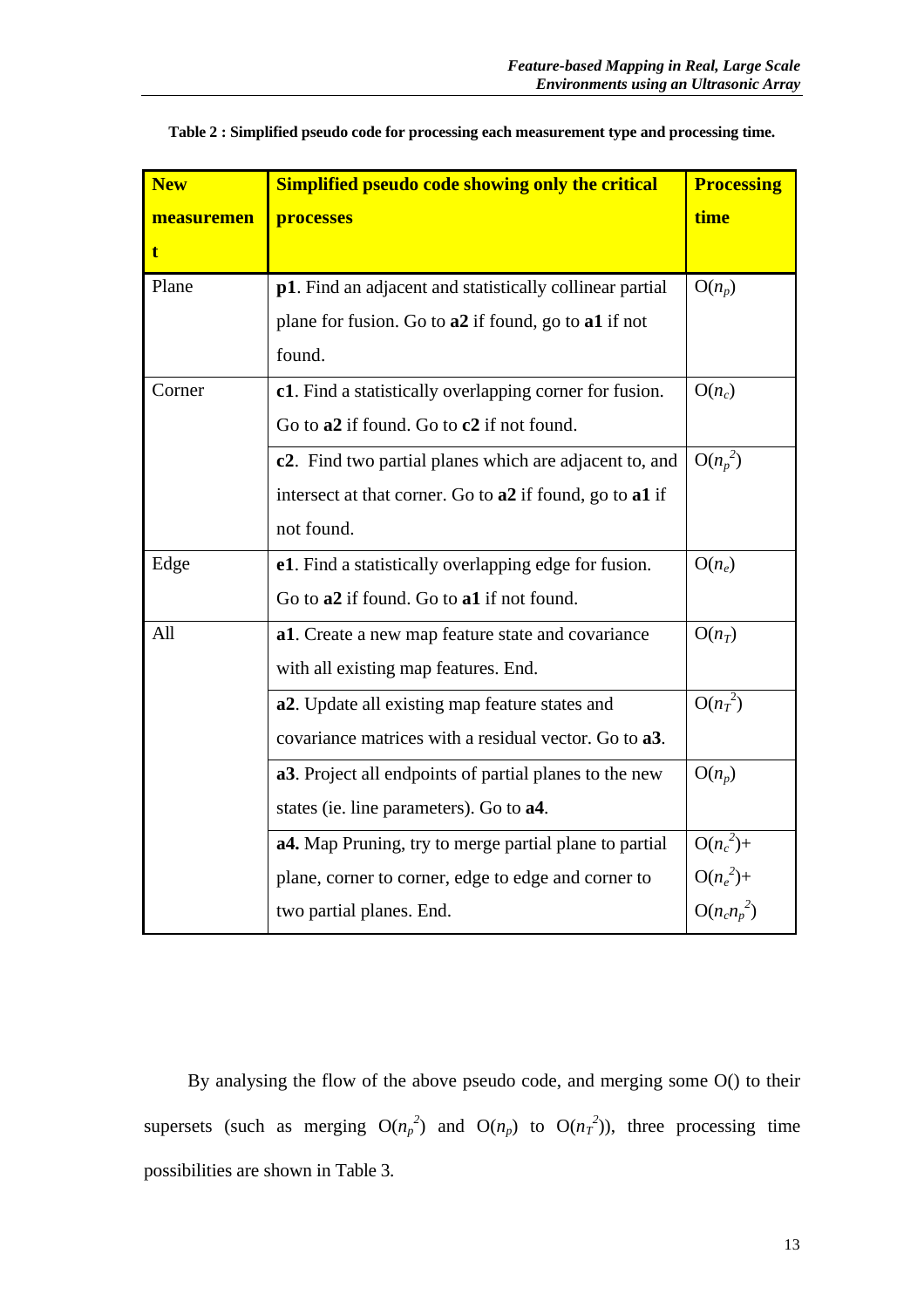| <b>New measurement</b> | <b>Fusion</b>                   |                           |
|------------------------|---------------------------------|---------------------------|
| Plane                  | $O(n_T)$                        |                           |
| Corner                 | $O(n_T)$ or $O(n_T) + O(n_p^2)$ | $O(n_T^2) + O(n_c n_p^2)$ |
| Edge                   | $O(n_T)$                        |                           |

**Table 3 : Three possibilities of processing time estimation.**

Further simplification of expressions will require a knowledge of the environment the robot explores, to enable us to predict the approximate number of map features and measurements. In the absence of this knowledge, any assumptions made regarding the likelihood of fusion and integration of new feature are groundless. For example, a worst case processing time is  $O(n_T^2) + O(n_c n_p^2)$ , obtained by assuming that data fusion dominates over integration of new features. This is a meaningless assumption because a good mapping robot should strive to seek new features by exploring unknown areas. A worst case processing time that hardly occurs does scant justice to an otherwise practical performance. For example, in long corridor type environments, integration of new features happens perceivably more frequently than data fusion. In section 6, the time taken to process all measurements at every navigation stop is plotted for each of the two experiments.

For operating systems that support virtual memory, disk access times need to be considered for large maps. The analysis involving virtual memory is beyond the scope of this paper.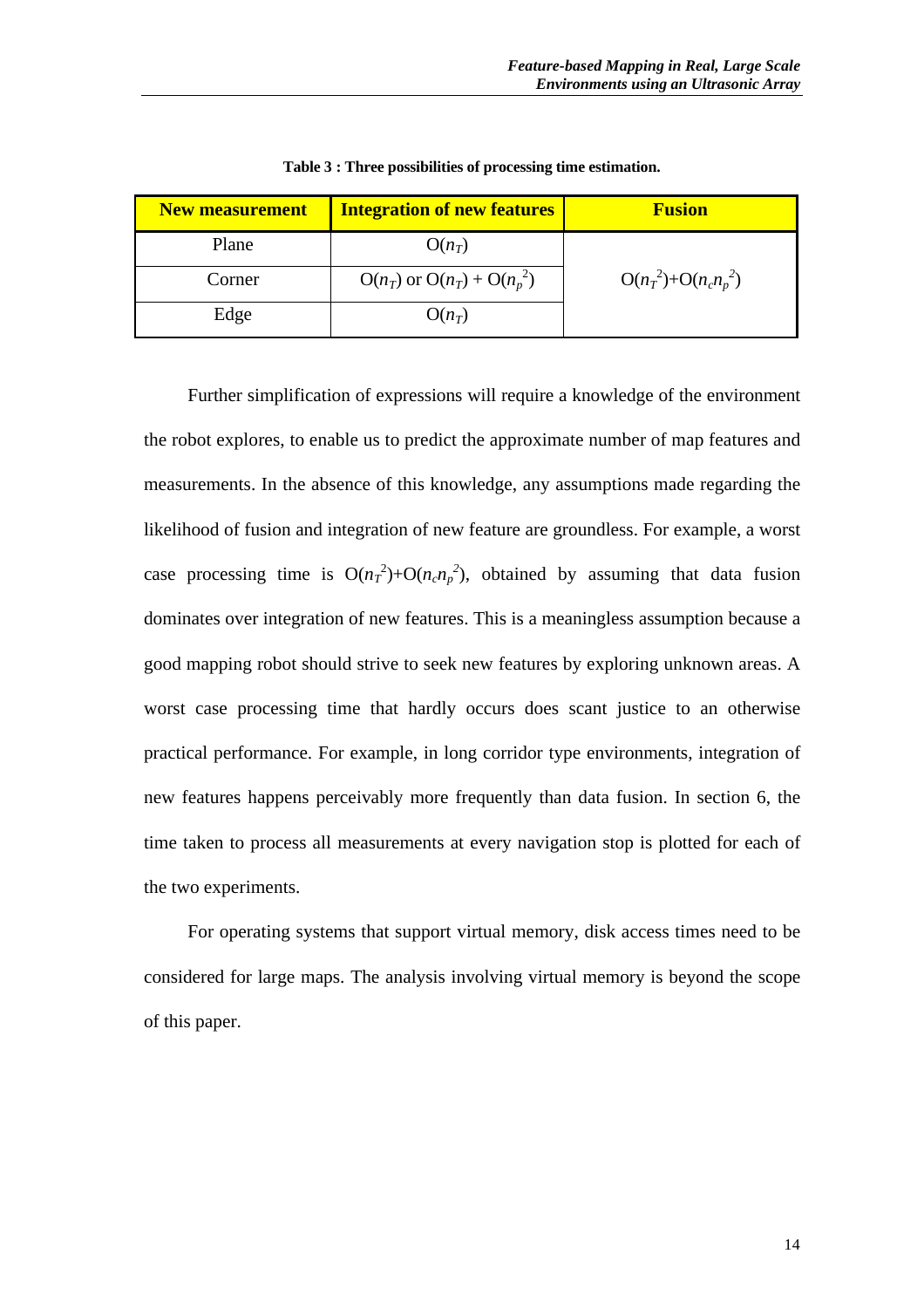# *4 The Map Matching Algorithm*



**Figure 6 : Simplified map matching algorithm based on the reliability of features.**

The details of the map matching scheme can be found in the (Chong and Kleeman 1996iv). To summarise, the robot attempts to localise by matching a set of new measurements to a map generated *a priori* with the map building method described in section 3. It requires the matching of at least two measurements to the corresponding features in the map to do a fix computation. By recognising the fact that planes produce the most reliable measurements, corners are more likely to produce phantom targets and edges have greater uncertainty, the algorithm saves time by arranging the search and fix computation according to the reliability of the features as shown in the simplified pseudo code in Figure 6. For each successful fix computation, the position candidate is recorded and a measure of discrepancy function is calculated to assess the overall quality of matching by accounting for other measurements not taking part in the fix computation. The measure of discrepancy has been designed to be robust against phantom targets and map imperfection. Eventually, the position candidate with the least discrepancy value is selected to be the best estimate and is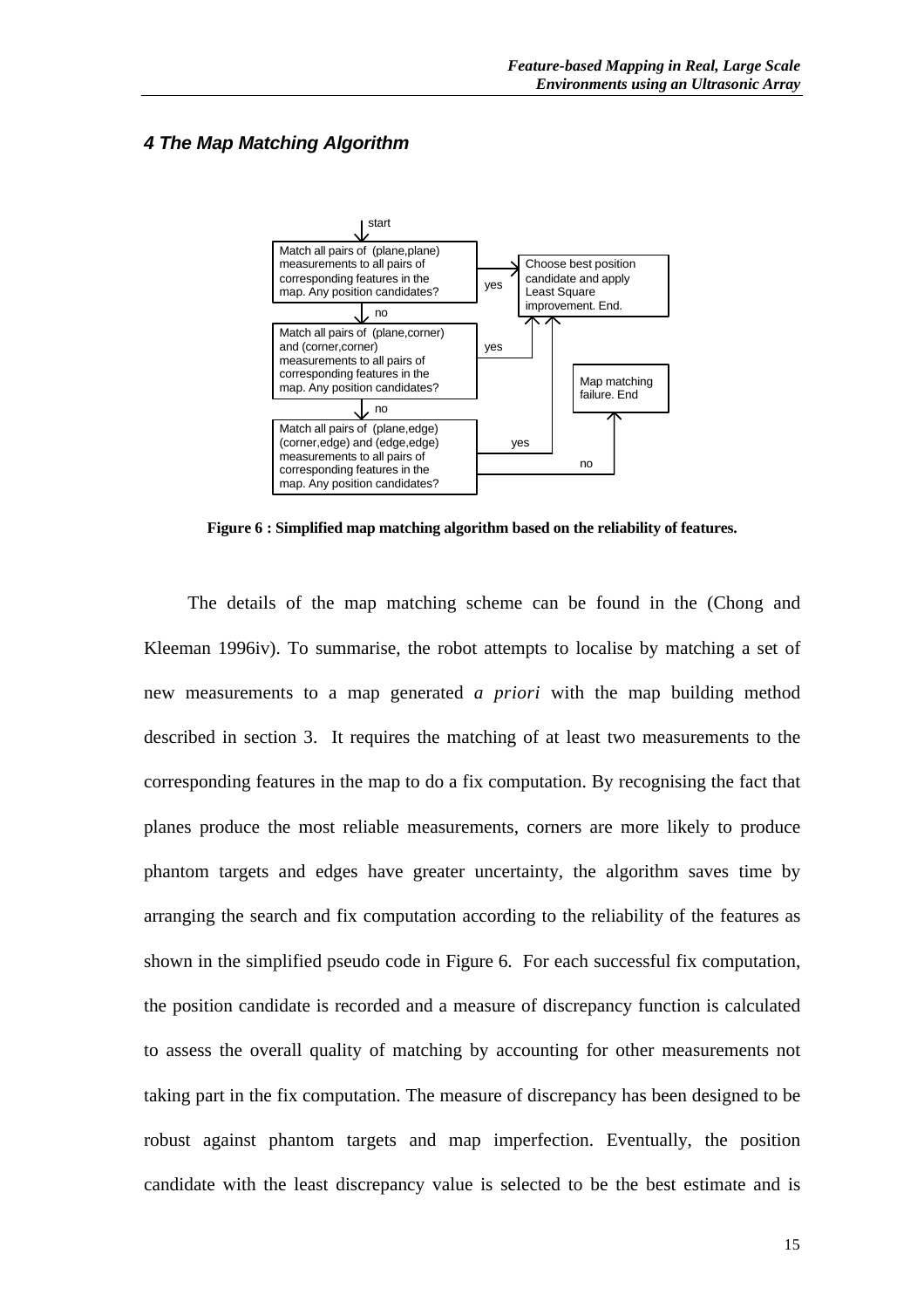further enhanced by minimising a least square error formed from all matched feature pairs.

If the map is reasonably complete, the map matching algorithm can localise the robot without any approximate knowledge of its position with respect to the coordinate origin of the map. However, if the environment produces similar sensor data from many locations, such as a long corridor, the algorithm can fail. In practice an approximate knowledge of the robot position is available to guide the map matching process. In addition, by giving the robot the knowledge of the accuracy of the prior position information, it can prune the search space. Specifically, a search bound can be set around each measurement, such that only the map features of the same type that fall within the search bound become candidates for map matching. How this position accuracy information is generated for the map matching algorithm is described in the next section.

# *5 The New Local Mapping Algorithm*

The fundamental rationale behind the new local mapping strategy is that if two features are far apart, the update of one feature will not significantly enhance the estimation of another feature through their correlation. Hence there is no reason to store their correlation matrix. Eliminating matrices of loose correlation not only saves memory, but improves processing speed.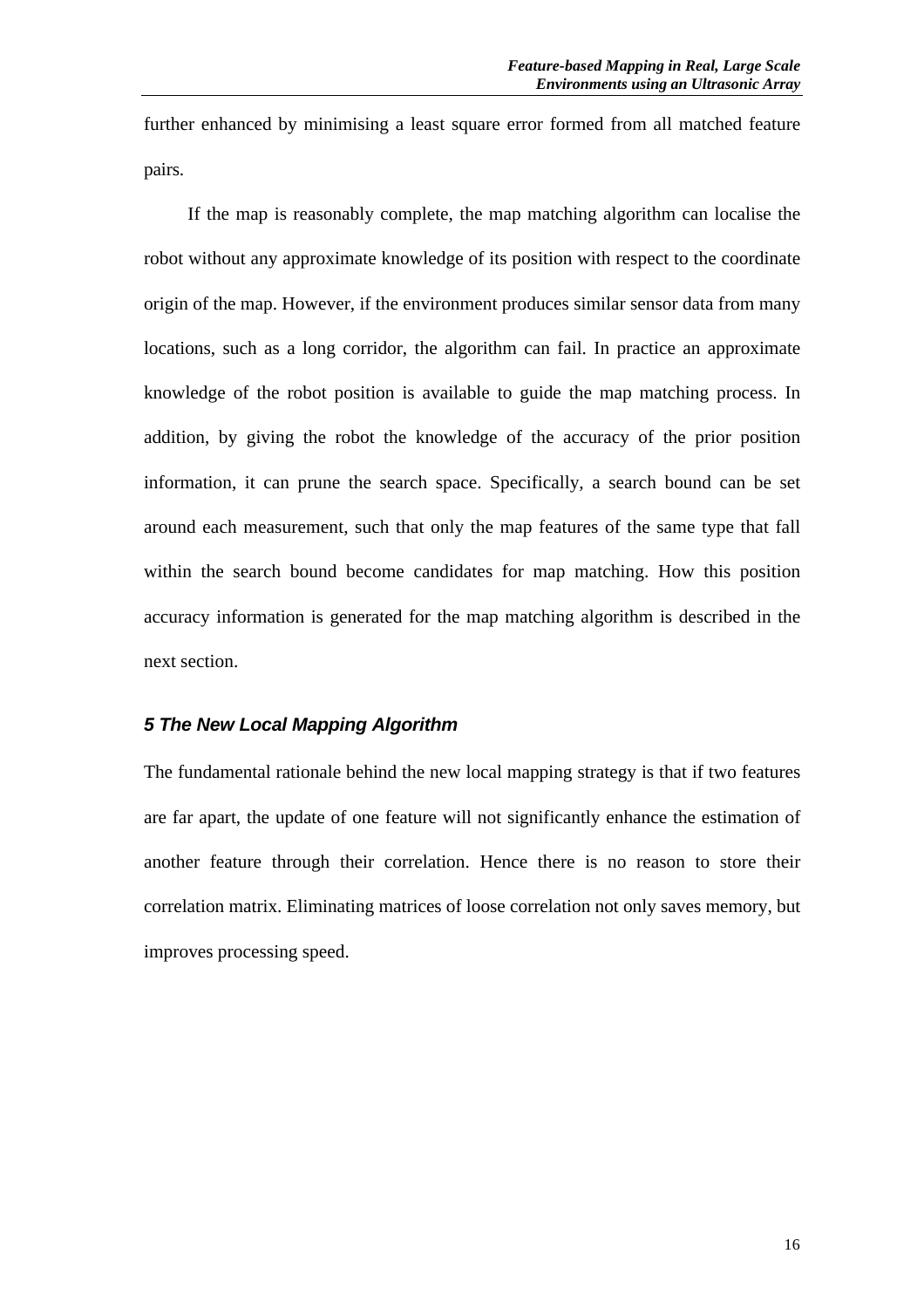

**Figure 7 : Representation of a large environment as an interconnected set of local maps.**

With the new strategy, the map and measurements retained in the memory are the same as the previous global approach, except that there are fewer since only objects in the current local map are present in the memory for processing at any one time. When the robot decides that there is a need for a new local map or suspects that an old local map has been revisited, the current local map is saved to disk. The memory is then cleared. If a new map is desired, the memory can be instantly put to use. If, on the other hand, an old map is to be revisited, it is retrieved from the disk. As a result only one small local map exists in memory at one time, leaving more memory for data processing. Throughout the navigation, the memory also constantly maintains, for each local map, a list of robot positions responsible for the formation of each of them. The purpose is to quickly check if the robot has revisited a previous local map before loading it into the memory and starting map match based validation. All positions are stored in a global coordinate system. Refer to Figure 7 for the two scenarios for creating a new local map and revisiting an old local map as the robot maps a large environment. Each local map can be viewed as a *node* of a graph, connected by *directed arcs* indicating the sequence of visits to local maps.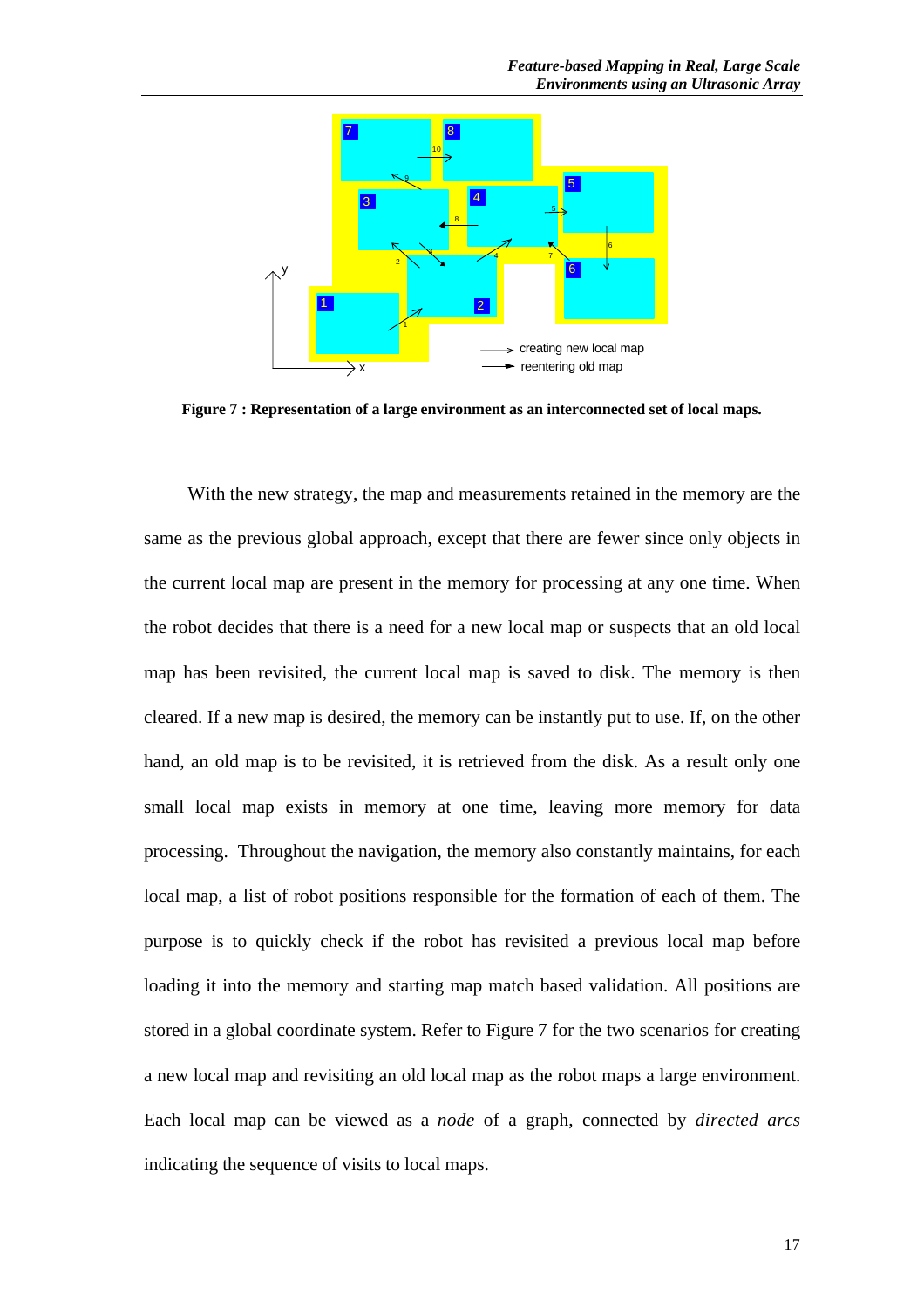The complete local mapping algorithm is presented as a flowchart in Figure 8. The robot executes the same routine of sensing and mapping as in the global approach until the position covariance signals a switch to another local map. The criteria for the termination of the current local map is when the error covariance of the robot position exceeds a threshold,  $Pr_{TH}$  which is chosen so that the last few features in the current local map are not significantly correlated with the first few features. The robot then searches through the list of sensing positions to determine if it is re-visiting a local map. If one of the sensing positions is sufficiently close to the current position, the corresponding local map is loaded from disk and map matching is performed. As mentioned earlier, the current position information is used to prune the map matching search space. If matching is successful the robot continues by sensing and updating the loaded local map. Otherwise, another local map is tested until finally one, or none at all, is found. In the latter case, a new local map is created for further mapping. Each local map is assigned an index to indicate the time sequence of its generation.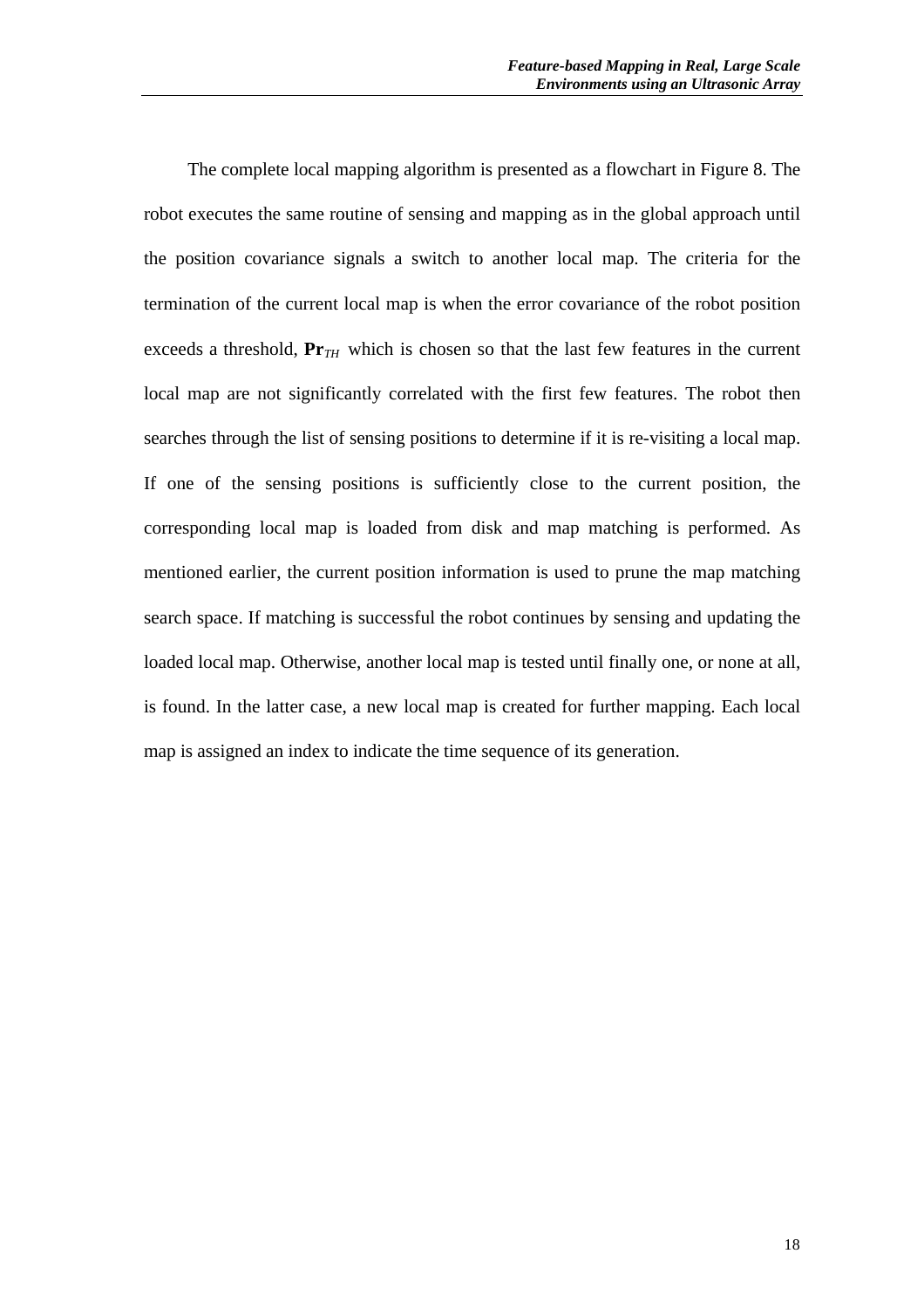

**Figure 8 : Flowchart for the local mapping algorithm.**

Map matching helps to alleviate the problem of error accumulation because the robot position, orientation and covariance are estimated from current sensor data and the loaded local map. Only the speed of sound estimate is carried over to the next local map. While the environment is still not perfectly mapped in a global sense, the robot can now practically remove all the error accumulated between visits to the same area. As shown later, this helps the robot to tackle challenging environments such as loops and long corridors.

#### **5.1 Relative Covariance Between Local Maps**

When a new local map is instantiated, its **relative covariances** with other local maps are created. The relative covariance, **Pr**, between two local maps is defined as the covariance between the robot positions at which the two local maps are first created. Relative covariance between local maps must be maintained in order to estimate the uncertainty of a robot position in one local map relative to another local map. This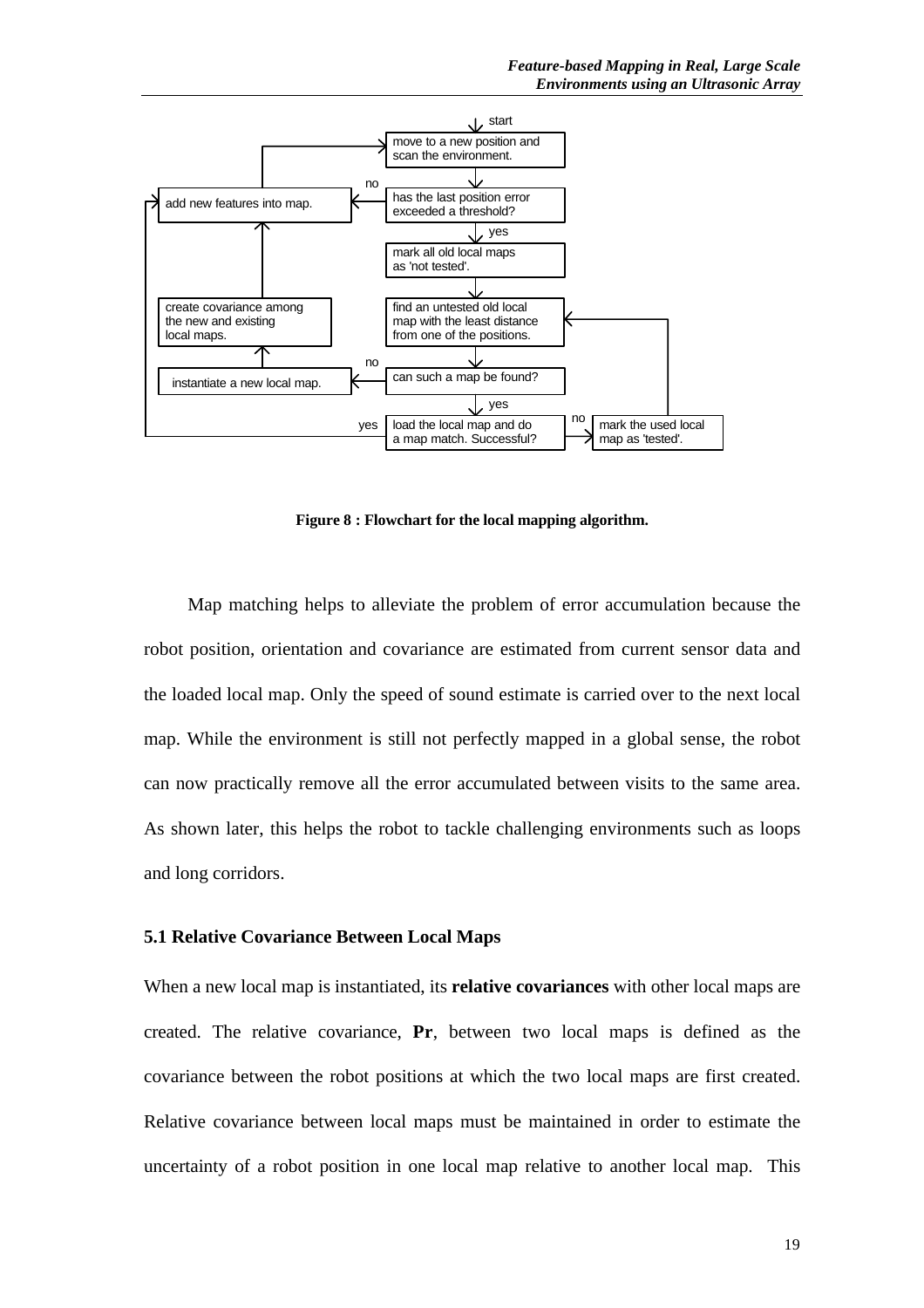information is used for statistically determining if the robot is revisiting a previous local map (see section 5.2 below), and for establishing a search bound for each measurement during map matching (see section 5.3 below).



**Figure 9 : Generating the relative covariance of a local map with respect to a previous local map**

Referring to Figure 9, suppose that  $n_{lm}$  local maps already exist. The covariance of the position at which a new local map (local map  $n_{lm}$ +*I*) is to be created is  $\mathbf{Pr}_{n_{lm}+1,i}$  with respect to the current local map *i*, and the covariance of the current local map with respect to a previous local map  $j$   $(j < i)$  is  $Pr_{i,j}$ , then the covariance of the new local map  $n_{lm}$ +1 with respect to the previous local map *j* is

$$
\mathbf{Pr}_{n_{lm}+1,j} = \mathbf{Pr}_{n_{lm}+1,i} + \mathbf{T}(d,q)\mathbf{Pr}_{i,j}\mathbf{T}^T(d,q)
$$
\n(2)

where

$$
\mathbf{T}(d,\boldsymbol{q}) = \begin{bmatrix} 1 & 0 & -d\sin(\boldsymbol{q}) \\ 0 & 1 & d\cos(\boldsymbol{q}) \\ 0 & 0 & 1 \end{bmatrix} \tag{3}
$$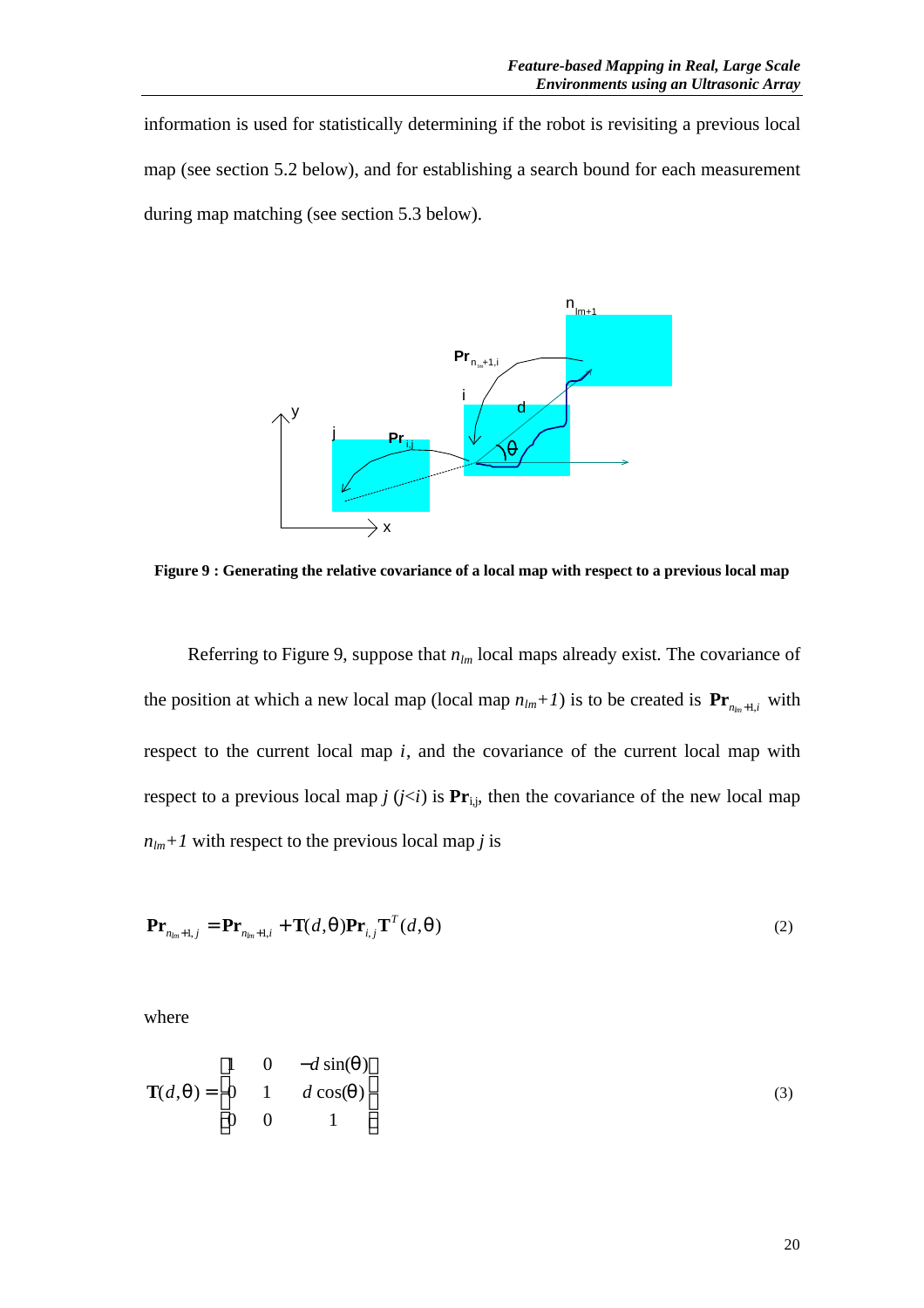Equation (2) implicitly assumes that  $\mathbf{Pr}_{i,j}$  and  $\mathbf{Pr}_{n_{lm}+1,i}$  are uncorrelated. Attention is drawn to the specification that only the relative covariance with the previous local maps with indices less than the index of the current local map (ie.  $i \leq i$ ) needs to be evaluated. Since local map indices are assigned in the order of their formation, this applies to any two local maps which are **monotonically linked** together, that is, one can reach local map *i* from local map *j* by traversing (following the directed arcs) a set of local maps with monotonically increasing indices. Refer to the example in Figure 7 again, the relative covariance between local map 3 and local map 4,  $Pr_{3,4}$  and  $Pr_{4,3}$  are not evaluated because one must pass through local map 2 to move from local map 3 to local map 4, and 2 is less than 3. Local map 2 is defined as the **common root** of local map 3 and local map 4. The common root of two monotonically linked local maps is the one with the smaller index. The reason for not evaluating the relative covariance between the non-monotonically linked local maps is that the uncertainty of any robot position relative to map 4 can be easily computed with a simple equation involving  $Pr_{3,2}$ and **Pr**4,2, as demonstrated in the next section. It also has a secondary advantage of reducing storage space.

#### **5.2 Re-entrance of a Local Map**

Suppose that the current local map has an index *i*, and the covariance of the latest robot position, p<sub>i</sub>, relative to the current local map, is  $P_{pi,i}$ . To check if a previous local map with index  $j$  is being revisited, the algorithm computes the distance between  $p_i$  and all robot positions responsible for the generation of local map *j*. If the shortest among the computed distance,  $d_{min}$ , is less than a threshold  $d_{TH}$ , local map *j* is loaded from disk for a trial map matching (section 5.3). However, if *dmin* is not within the distance threshold,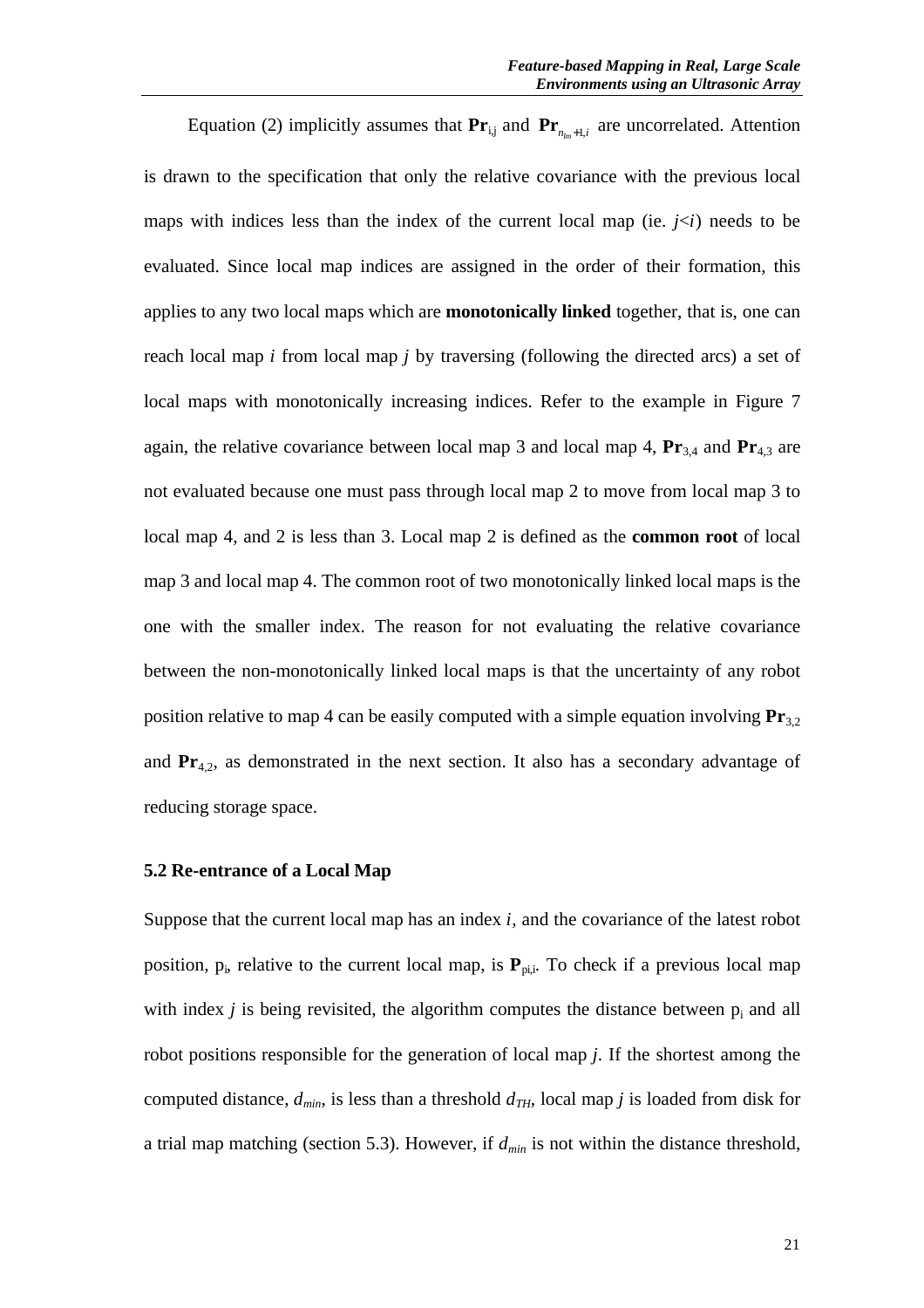there is still a possibility that local map *j* is being revisited, if the uncertainty associated with this shortest distance is accounted for. We can begin by computing the covariance of  $p_i$  and the covariance of the position closest to it in local map  $j$ ,  $p_j$ , with respect to their common root, *k*. With the covariance of the two positions,  $P_{pi,k}$  and  $P_{pi,k}$ , the standard deviation of *dmin* can be subsequently determined.

The final problem is that the covariance of  $p_j$  relative to local map  $j$  is not stored in order to save memory. Nevertheless, one knows that it is bounded by  $Pr_{TH}$ , the threshold which triggers a new map. Here  $Pr_{TH}$  is regarded as a worst case approximation to  $P_{pi,i}$ .



**Figure 10 : Illustration of the computation of the standard deviation of dmin**

By referring to Figure 10,

$$
\mathbf{P}_{pi,k} = \mathbf{P}_{pi,i} + \begin{cases} \mathbf{0} & \text{if } i = k \\ \mathbf{T}(d_i, \mathbf{q}_i) \mathbf{P} \mathbf{r}_{i,k} \mathbf{T}^T(d_i, \mathbf{q}_i) & \text{if } i, j > k \end{cases}
$$
 (4)

$$
\mathbf{P}_{pj,k} \leq \mathbf{Pr}_{TH} + \begin{cases} \mathbf{0} & \text{if } j = k \\ \mathbf{T}(d_j, \mathbf{q}_j) \mathbf{Pr}_{j,k} \mathbf{T}^T(d_j, \mathbf{q}_j) & \text{if } i, j > k \end{cases} \tag{5}
$$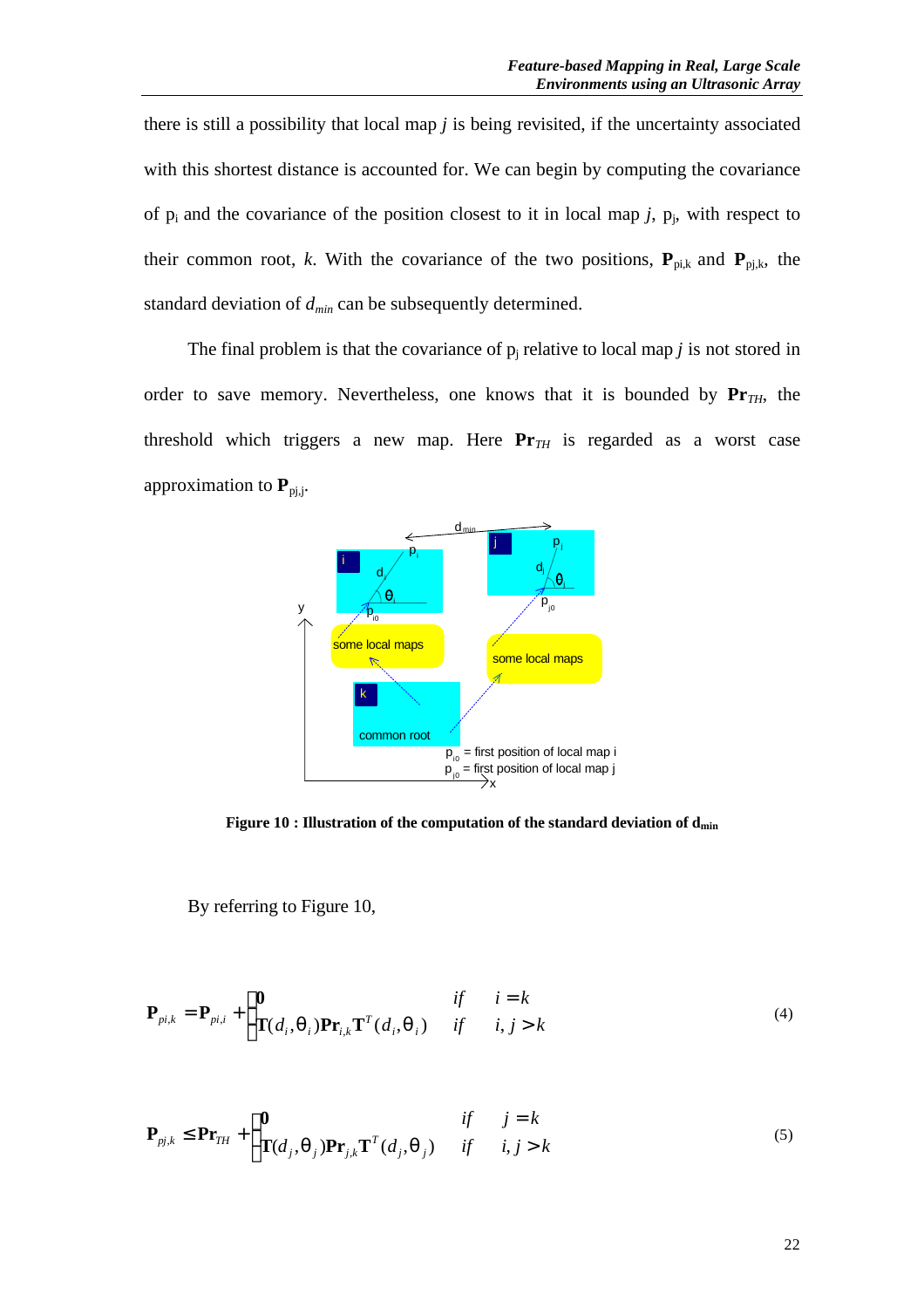To compute the exact standard deviation of  $d_{\text{min}}$ , the correlation between  $p_i$  and  $p_j$ with respect to local map  $k$  is required. Since this exact value is unimportant here, computational load can be reduced by approximating the standard deviation of the distance between  $p_i$  and  $p_j$  by

$$
\boldsymbol{d}_{d_{\min}} \approx \sqrt{\nabla_{pi} d_{\min} \mathbf{P}_{pi,k} \nabla_{pi} d_{\min}^T + \nabla_{pj} d_{\min} \mathbf{P}_{pj,k} \nabla_{pj} d_{\min}^T}
$$
(6)

Local map  $j$  is declared **not revisited** at  $p_i$  if

$$
d_{\min} > d_{TH} + 3\mathbf{d}_{d_{\min}} \tag{7}
$$

#### **5.3 Search Bound for a New Measurement**

Map matching follows the loading of local map *j*. As mentioned earlier, the map matching search space can be pruned by exploiting the approximate knowledge of the robot position provided by local map *i*. Just how many map features the algorithm should assign to each measurement depends on how accurately that prior position information is known. More specifically, the **search bound** of a new measurement should be set directly proportional to the accuracy of  $p_i$  relative to local map  $j$ .

Carrying forward the symbols defined in section 5.2, let the covariance of p<sup>i</sup> relative to local map *j* be  $P_{pi}$ ; If local map *i* and local map *j* are monotonically linked,

$$
\mathbf{P}_{pi,j} = \mathbf{P}_{pi,i} + \mathbf{T}(d_i, \mathbf{q}_i) \mathbf{P} \mathbf{r}_{i,j} \mathbf{T}^T(d_i, \mathbf{q}_i) \qquad \text{if} \qquad j < i \tag{8}
$$

$$
\mathbf{P}_{pi,j} = \mathbf{P}_{pi,i} + \mathbf{T}(d_j, \mathbf{q}_j) \mathbf{Pr}_{j,i} \mathbf{T}^T(d_j, \mathbf{q}_j) \qquad \text{if} \qquad j > i \tag{9}
$$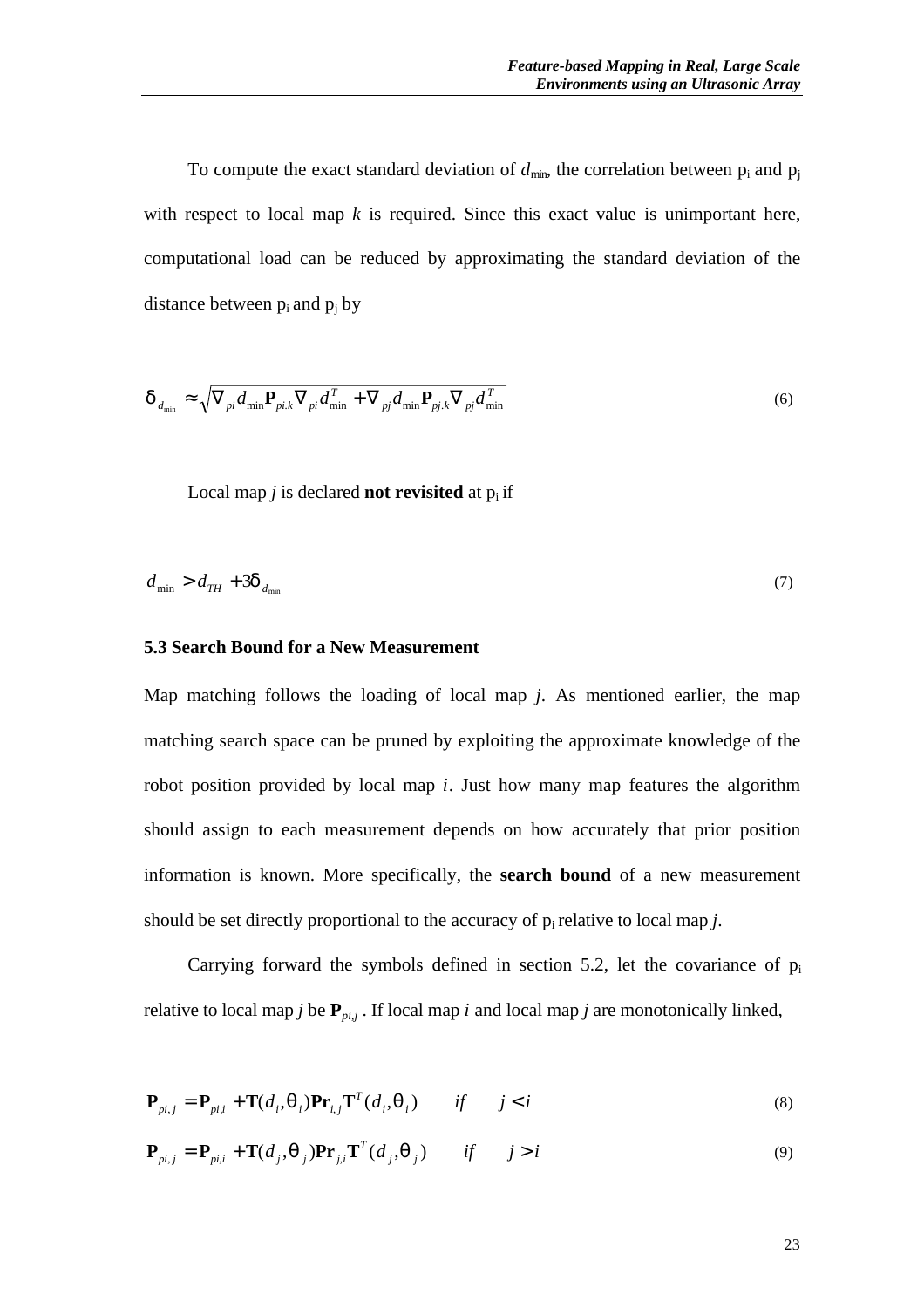if local map *i* and local map *j* are not monotonically linked and have a common root *k*,

$$
\mathbf{P}_{pi,j} = \mathbf{P}_{pi,j} + \mathbf{T}(d_j, \mathbf{q}_j) \mathbf{P} \mathbf{r}_{j,k} \mathbf{T}^T(d_j, \mathbf{q}_j) + \mathbf{T}(d_i, \mathbf{q}_i) \mathbf{P} \mathbf{r}_{i,k} \mathbf{T}^T(d_i, \mathbf{q}_i)
$$
(10)

for each measurement  $m=[r \rho]$ <sup>T</sup> with covariance  $Cov(m)$  at  $p_i$ , which comprises the range and bearing to a classified reflector, relative to  $p_i$ . The Cartesian coordinates of the reflector are

$$
\mathbf{x} = \begin{bmatrix} x_m & y_m \end{bmatrix}^T = \mathbf{H}(p_i, \mathbf{m})
$$
\n(11)

and its covariance relative to local map *j* is

$$
\mathbf{Cov}(\mathbf{x}) = \nabla_{p_i} \mathbf{H} \mathbf{P}_{pij} \nabla_{p_i} \mathbf{H}^T + \nabla_m \mathbf{H} \mathbf{Cov}(\mathbf{m}) \nabla_m \mathbf{H}^T
$$
\n(12)

The search bound for **m** is defined as a circle centred at **x**, with a radius  $r_{\text{BOLND}}$ given by

$$
r_{\text{BOUND}} = \mathbf{b} \sqrt{\text{trace}(\mathbf{Cov}(\mathbf{x}))}
$$
\n(13)

Since the position covariance is meant for establishing a search bound for a measurement, **not** map building, the value of the constant β is not critical. If the bound is so large that it captures more than one map feature for a measurement, the map matching algorithm will eliminate the unsuitable ones with its measure of discrepancy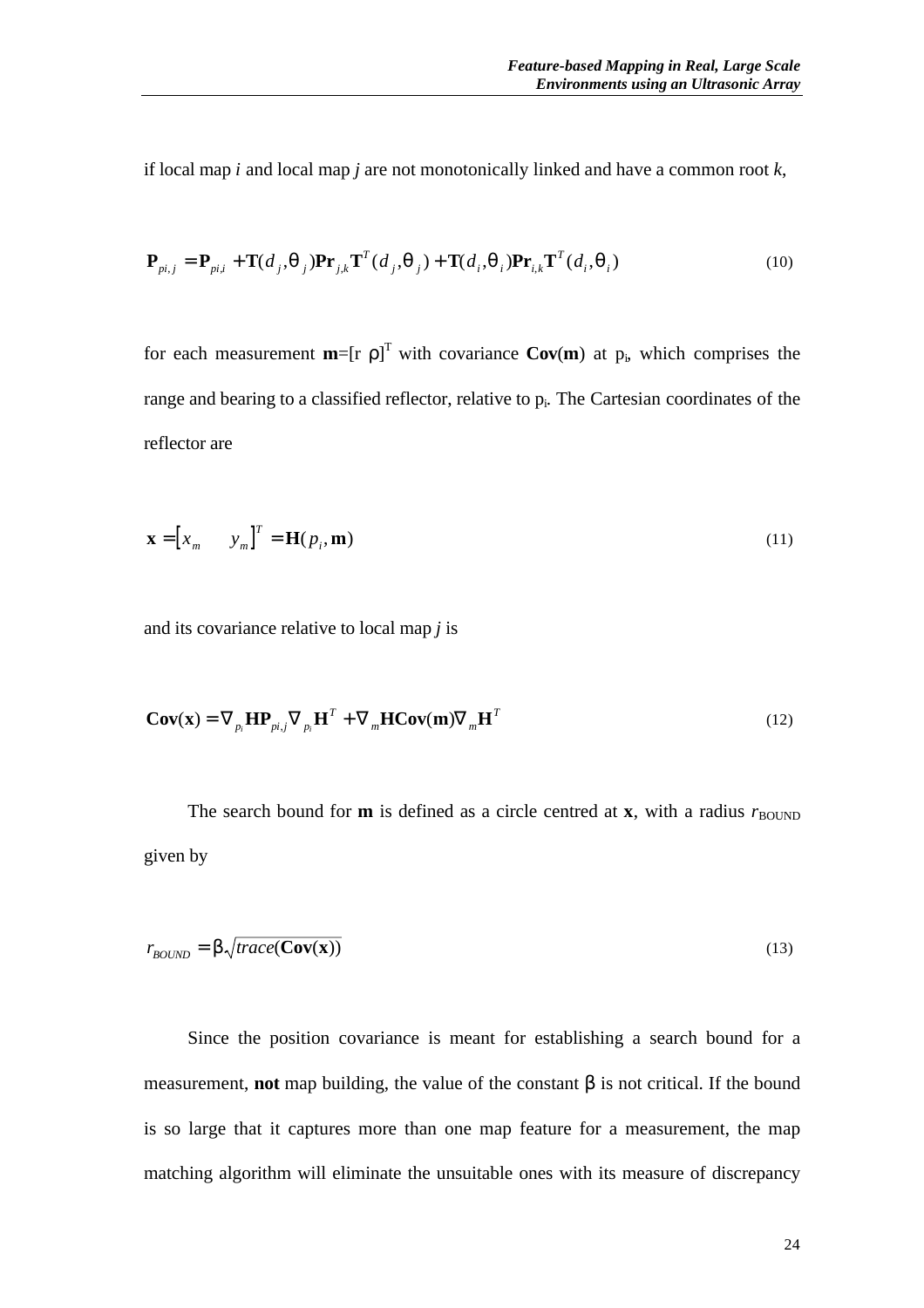function (Chong and Kleeman 1996iv). In the current implementation, β is set to 4. Similarly, whether the search bound is a circle or an ellipse is not critical due to the subsequent robust elimination process. The important thing is that the size of the search bound is **proportional** in size to the covariance of the robot position relative to the current local map. A circular search bound does nevertheless make geometrical computation a lot less complex.

## **5.4 Memory Requirements**

The formula for assessing the memory requirements of the local mapping scheme is the same as that of the global mapping scheme (covered in section 3.1). However, the number of map elements stored in the memory is much less than that of the global mapping scheme. In addition to the map objects listed in Table 1, the global mapping scheme has to store the following objects:

| Table 4 : Additional memory requirement for the local mapping strategy |  |  |
|------------------------------------------------------------------------|--|--|
|------------------------------------------------------------------------|--|--|

| <b>Map objects</b>              | <b>Quantity</b>          | <b>RAM</b> required by each object        |  |  |
|---------------------------------|--------------------------|-------------------------------------------|--|--|
| robot positions responsible for |                          | $3x \times 3x$ (double)                   |  |  |
| each local map                  | $\sum n_{po,i}$<br>$i=1$ |                                           |  |  |
| covariance between local maps   | $n_{lm}(n_{lm}+1)/2$     | $3\times 3\times \text{size of}$ (double) |  |  |

where  $n_{lm}$  is the number of local maps.  $n_{po,i}$  is the number of robot positions in local map *i*. So the maximum additional memory required is

Maximum additional Memory = 
$$
[4.5 n_{lm} (n_{lm}+1) + 3 \sum_{i=1}^{n_{lm}} n_{po,i}] \times \text{sizeof}(\text{double})
$$
 (14)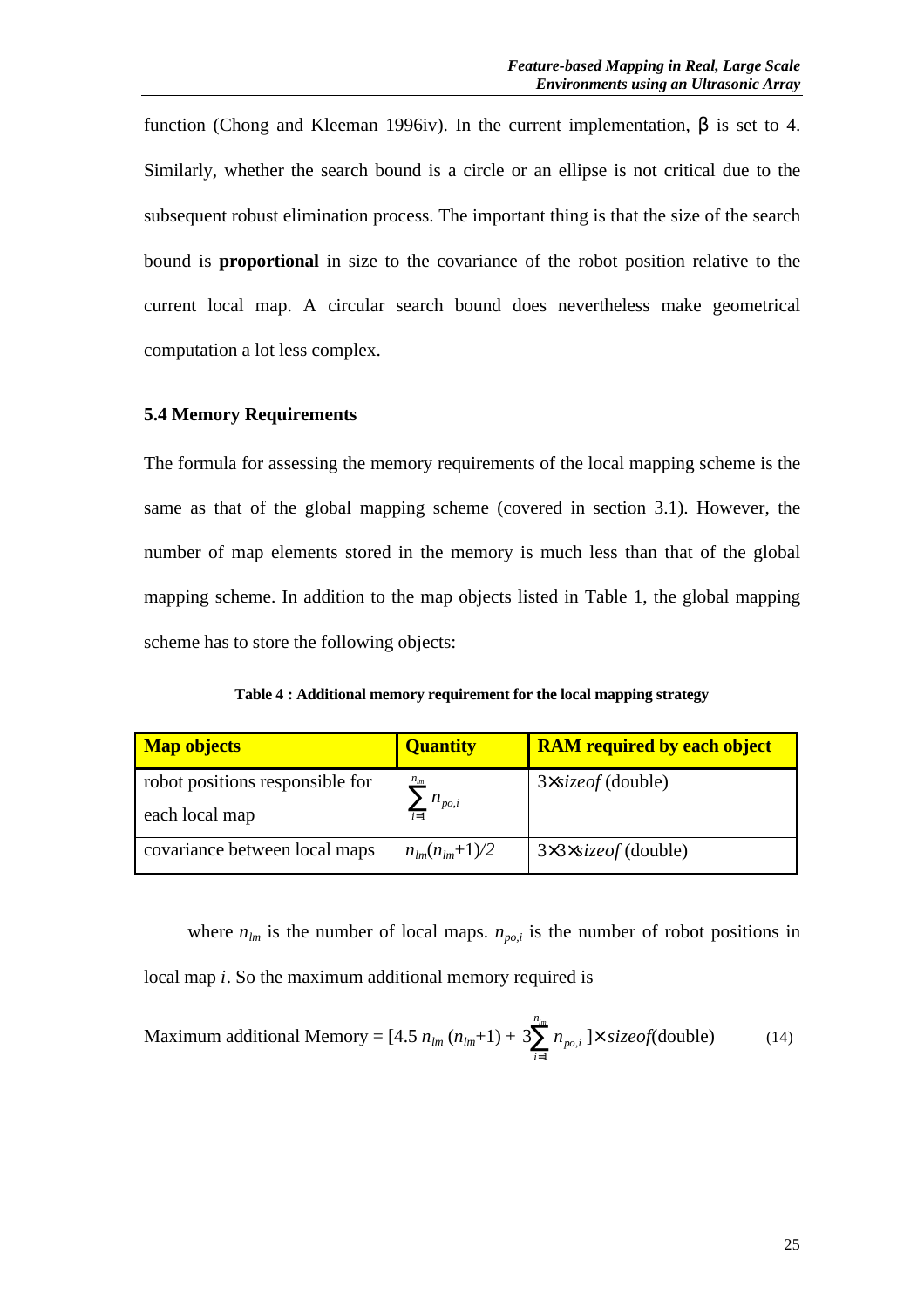### **5.5 Processing Time**

When processing a local map, the processing time estimation is the same as that described in section 3.2. Once again, since the number of map features to be processed is less than the local mapping strategy, the processing time is accordingly reduced. Nevertheless, the current implementation suffers the penalty of disk access times incurred when saving a local map to disk and when loading a local map from disk for trial map matching. This event occurs periodically, when the covariance of the position with respect to the current local map exceeds a preset threshold.

There are  $n_{lm}$  old local maps to check for the possibility of a revisit. For each local map, the algorithm checks through all *npo* positions of each local map to check if the latest position is statistically close to the local map. If the possibility exists, the local map is loaded from disk to perform a map match. Once again, the processing time of the map matching process fluctuates tremendously depending on the current set of measurements and the state of map at the time, so an average case analysis and a worst case analysis are misleading for a practical strategy, as shown by the real experimental data.

#### *6 Experimental Results*

The local mapping algorithm has been tested in two large, real life environments. The paths were planned by a human operator so that instances of map matching could occur frequently enough to facilitate investigation. The paths were not designed to explore all regions of the test environment. The first environment is an approximately 50 meter long corridor. Figure 14 shows the raw sonar and odometry data generated from the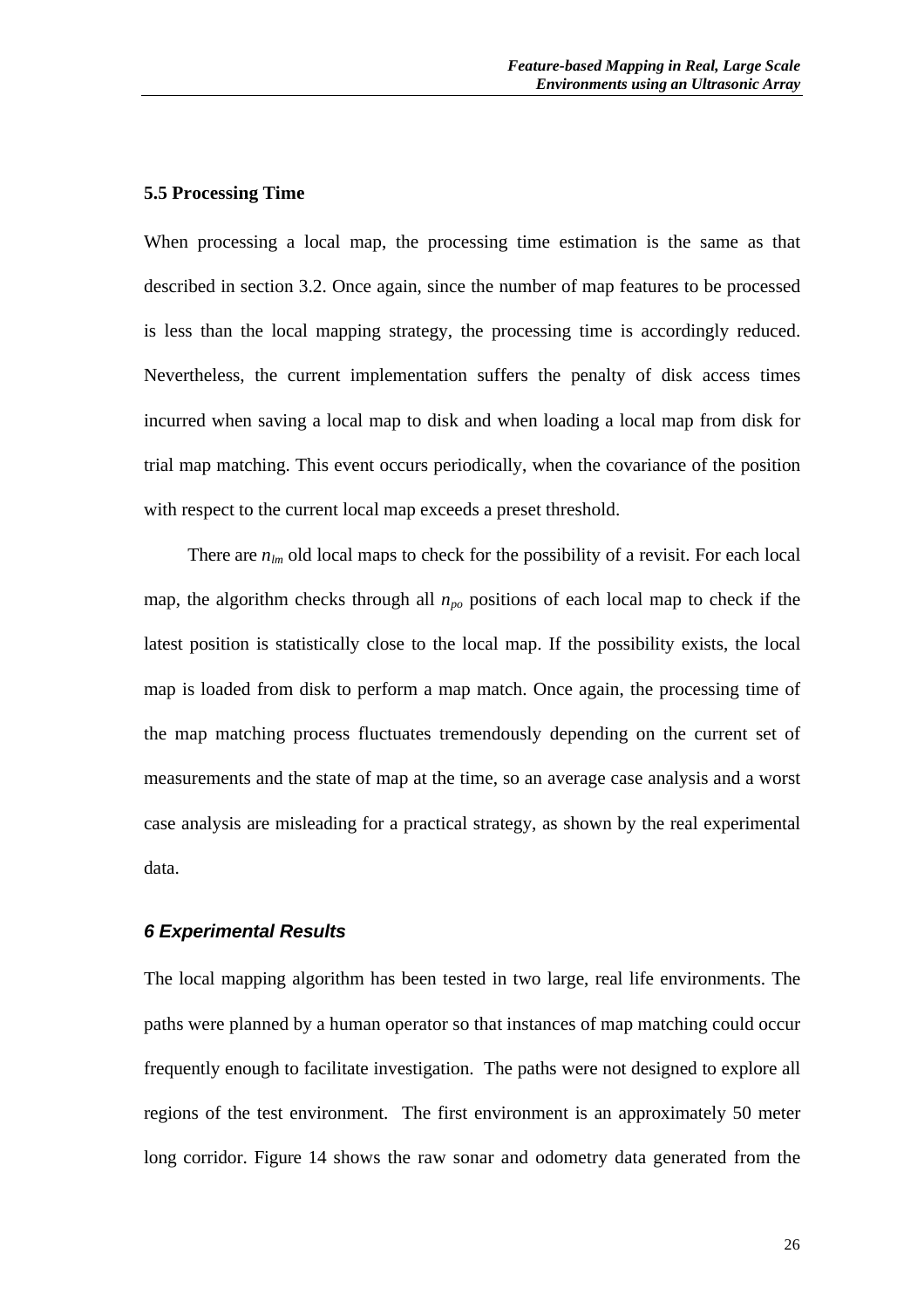navigation along this corridor. The robot starts from the left end of the corridor, moves towards the right end, rotates 180° and travels back to a position very close to the starting position. The tiny circles along the path indicate sensing points, which are uniformly separated by 1 meter. The total journey is 93 meters. The tiny line segments are plane measurements; the dark pointy objects are corner measurements and the light pointy objects are edge measurements. Unknown objects are not displayed to avoid cluttering the diagram. the grid line spacing is 1 meter. Figure 15 shows the photographic views of the corridor. Typical landmarks the sonar sensor array pick up as map features are wall mouldings, table legs, wall discontinuities at doors, fire extinguishers, cupboards and concave corners between two walls and between a wall and furniture.

For this specific type of navigation, we expected that whilst the map built during the left-to-right part of the journey is inaccurate due to a lack of re-observation, the robot ought to be able to return to the left end of the corridor without producing an inconsistent map because it is roughly tracing the old path, observing the same landmarks in the reverse sequence. Therefore, as a preliminary step, the raw data is processed with the global mapping scheme. We found that the number of states quickly exceeded the pre-set limit of 200 before completing the navigation and virtual memory activities dominated the processor time. The global mapping scheme was processed a second time using the original raw data without the edge measurements. This time the navigation was completed before the number of states reached 200, and the result is shown in Figure 16. The left half of the corridor provides ample corner landmarks for localisation in the longitudinal direction (ie. parallel to the corridor). The right half of the corridor consists mainly of walls (planes) hence the error of the robot position in the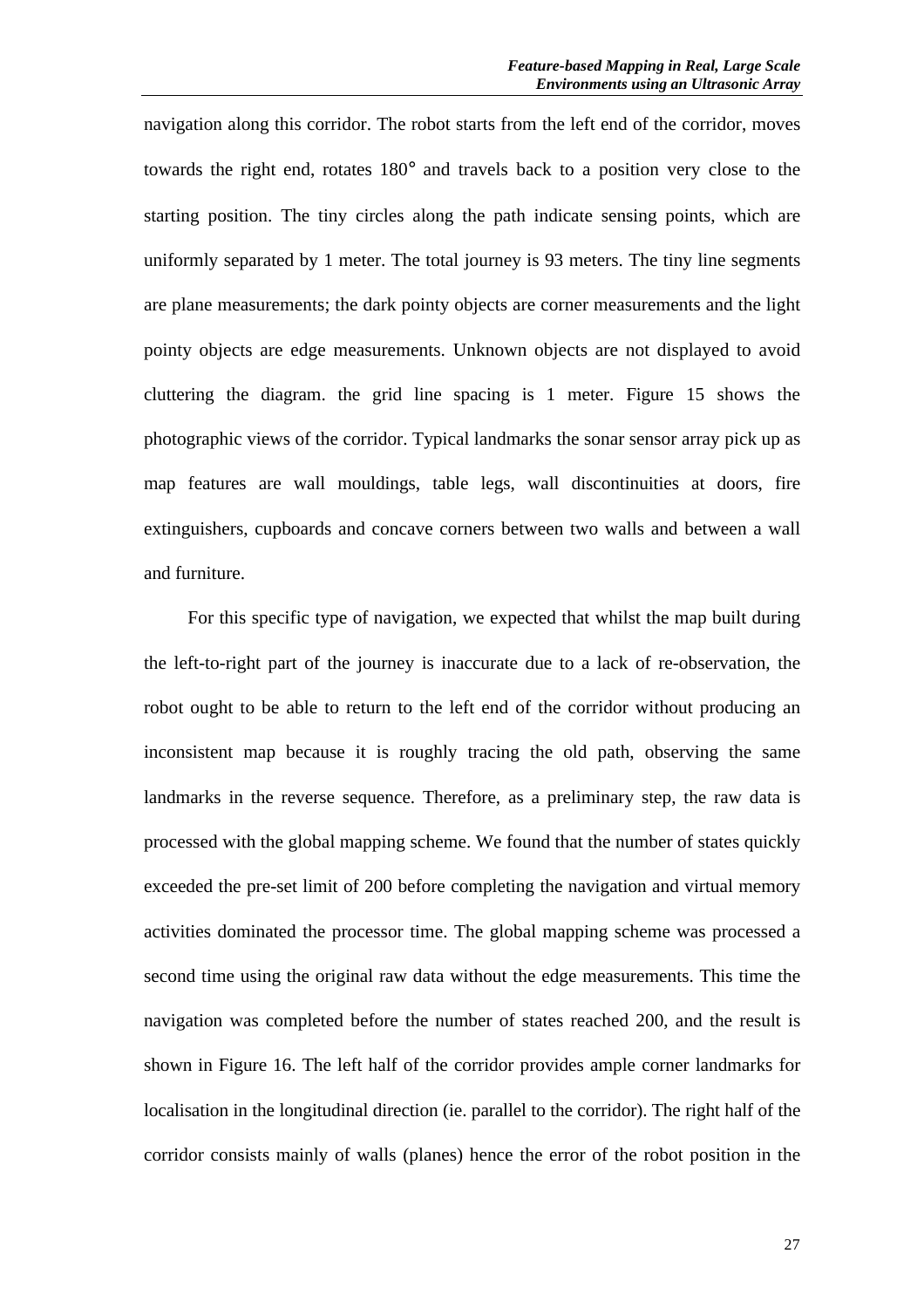longitudinal direction grows more rapidly. We observed that when the robot starts making its return journey, a consistent map, albeit not strictly an accurate one with respect to the 'real' corridor, is built initially. Half way through, the robot encounters some poorly built features originated from some rather complex planar landmarks indicated on Figure 11 (in the feature map, the door in the middle has been mistakenly fused to the door on the right during the first pass), and fails to localise properly. After a series of poor localisations, fusion cannot occur subsequently despite the apparent reobservation of map features because the gross position errors force all validation tests to fail. Consequently, the left end of the corridor appears as two conflicting sections.



**Figure 11 : Actual landmarks constituting the 'complex' area. In the feature map, the door in the middle has been fused to the door on the right.**

When the local mapping scheme is employed, the same set of raw data yields six local maps for the complete navigation. They are superimposed together in Figure 17. All local maps are first generated when the robot moves from the left end to the right end of the corridor. After making the 180° turn, map matching is called on the way back to the left end of the corridor by reloading and building the local maps in the reverse order of their generation. According to Figure 14, if mapping had not been carried out, the robot would have been misled into believing that last position was about 2.5 meters from the starting position, and it was located in a new corridor below its starting corridor. After local mapping, the robot is about 0.3 meters from its starting position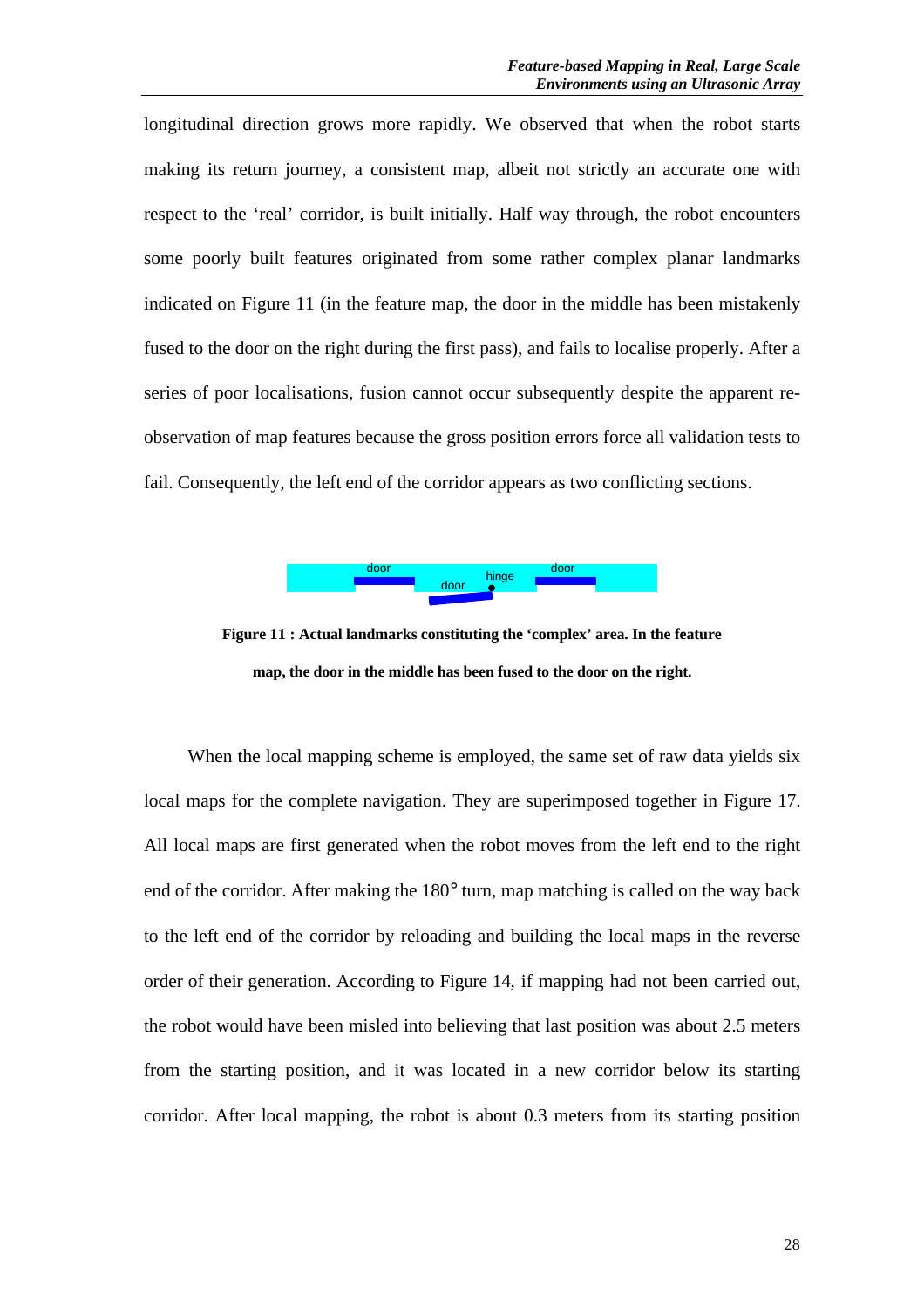(which was actually in agreement with physical observation) and the robot sees only one corridor throughout the navigation.

Table 5 compares the memory usage of the global map and each local map for this long corridor environment. Here  $\text{size}$  *of*(double) = 8 bytes and  $\text{size}$  *of*(integer) = 2 bytes. The average size of a local map is only 42 kbytes which is about 3% of the global map. According to (14), since  $n_{lm} = 6$ , and the total number of positions = 93, the local mapping scheme incurred an extra overhead of 3.7 kbytes, which adds a further 0.3%. If the global mapping scheme had been applied instead, the number of covariance matrices stored or to be processed in the memory, at the termination of the experiment, is roughly  $279\times280/2 \approx 40,000!$  Figure 18 compares the time to process all measurements collected at every sensing position for the global (that makes use of edge measurements) and local mapping algorithms. The growth rate of the processing time of the global approach is a much higher than that of the local approach. The global mapping process has to be terminated at the  $55<sup>th</sup>$  position because the number of features have reached 200 so the number of covariance matrices maintained is 200×201/2=20,100! The spikes on the global mapping graph in Figure 18 are proportional to the number of measurements fused into the map at various sensing points but some of which on the local mapping graph are caused by saving local maps to disk.

The second environment consists of a long corridor and a loop into a laboratory. Figure 19 shows the raw sonar and odometry data generated from the navigation around this environment. The robot starts at the position indicated with a 'Start' on Figure 19. It then moves right, turns right and enters a laboratory through a doorway, exits the lab at its starting position, moves left, makes a turn, travels back to its starting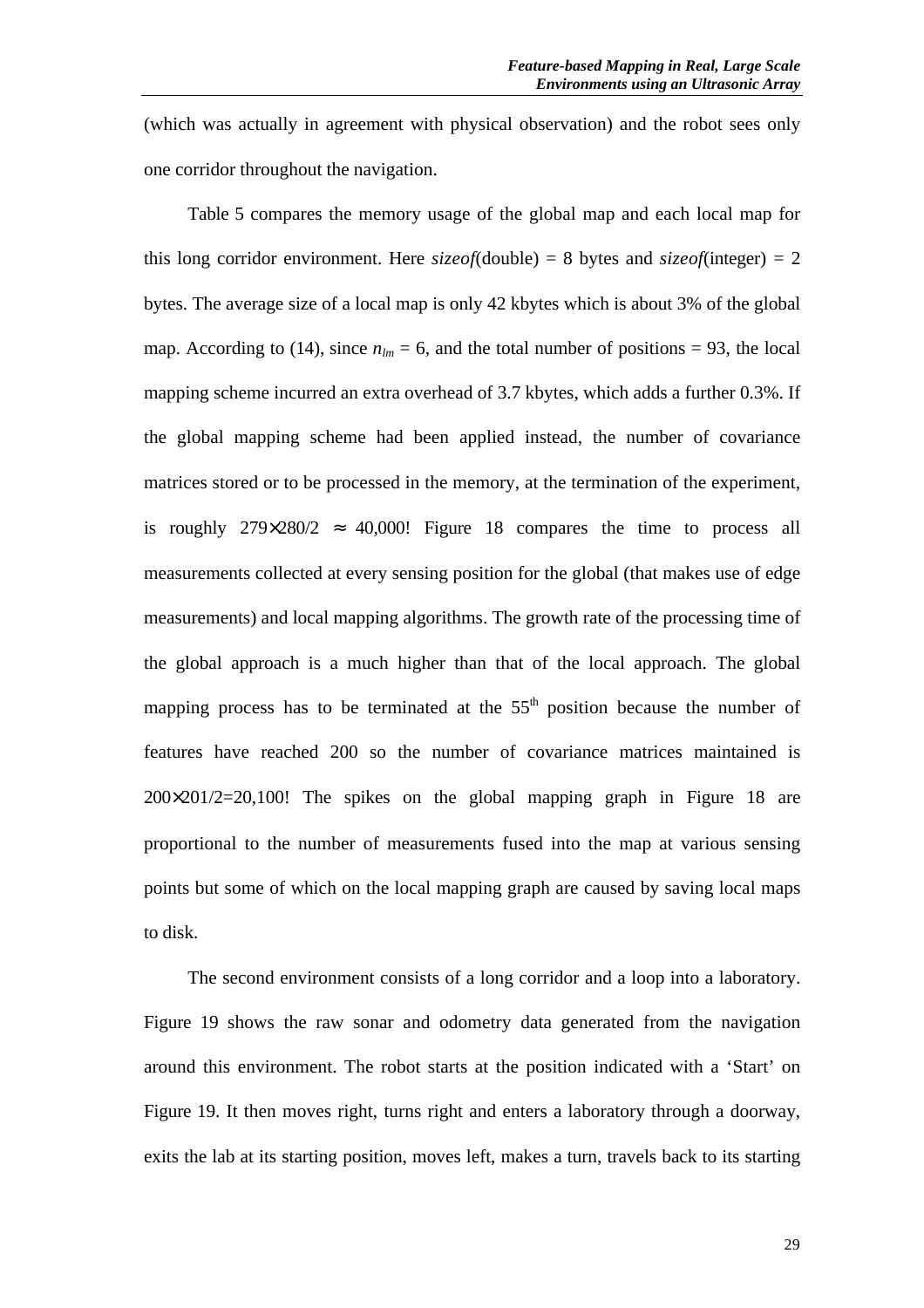position again, enters the lab and moves towards the other doorway. This time the robot moves in steps of 0.8 meters and the total journey is 82.4 meters. Figure 20 shows the photographic views of the corridor and the laboratory. Typical landmarks the sonar sensor array picks up as map features are similar to the first environment, but with more objects like boxes, trolleys and chair legs.

For the complete navigation, six local maps have been produced and they are superimposed in Figure 21. Attention is drawn to local map 4 when the robot exits the laboratory, revisits its starting position and moves left. One might wonder why the robot did not reload the first local map since it is re-entering it? The reason is that according to the algorithm, the robot switches to another map only when the position covariance is greater than  $Pr_{TH}$ . By the time this happens, the robot is already quite a distance from the first local map, so it creates a new local map instead. In hindsight, the algorithm can be altered so that the robot checks for the possibility of revisiting an old region at **every** sensing point but this would incur extra processing delays undesirable for practical purposes.

Table 6 compares the memory usage of the global map and each local map for the second environment. The average size of a local map is only 41 kbytes which is about 4% of the global map. According to (14), since  $n_{lm} = 6$ , and the total number of positions  $= 104$ , the local mapping scheme incurred an extra overhead of 4 kbytes, which adds a further 0.35%. Figure 22 compares the time spent on processing all measurements collected at every sensing position for the global and local mapping algorithms. For this environment, the processing time of the global strategy is not drastically higher than the local strategy. In fact, at certain early positions, the processing time of the local strategy is actually higher due to saving local maps to disk.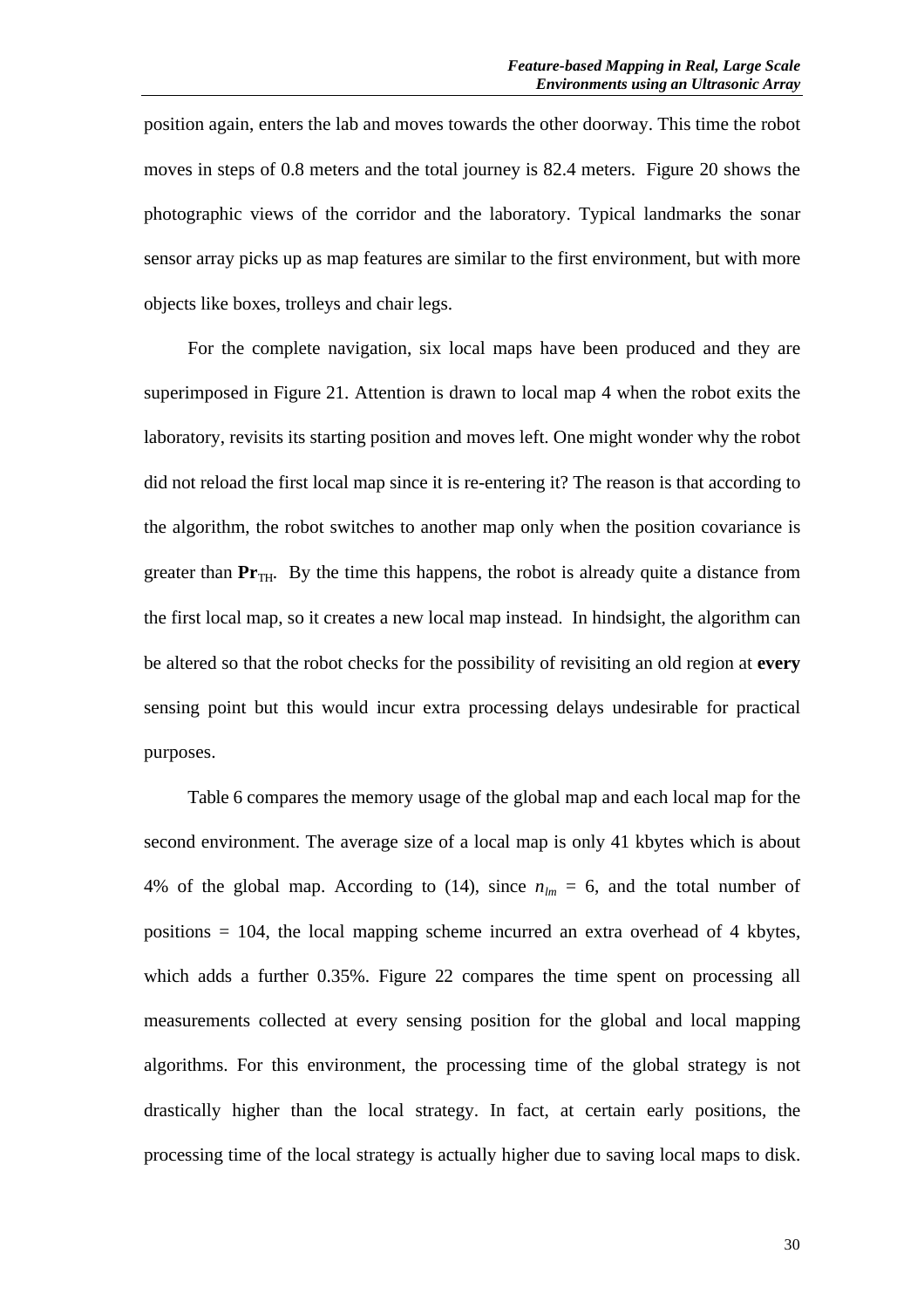Beginning at the 58th position, the global strategy gradually catches up with the local strategy. The global mapping process is terminated at the  $71<sup>st</sup>$  position this time because the number of features have reached 200 at that point.

# *7 Limitations of the Algorithm*

The algorithm contains several limitations which are discussed below.

If the environment has few landmarks, such as a long stretch of corridor with no wall mouldings or doorways, this mapping scheme may not work. In this case, a map matching error may occur, and a wrong position estimate might be established in the loaded local map. Consequently, the new map features subsequently sensed would be erroneously fused into the local map. Similarly, when searching for a previous local map, if there are inadequate landmarks (less than two) for map matching at that particular location, the robot will fail to recognise that it is re-visiting this map. Inevitably, a new local map which overlaps with a previous local map will be instantiated.



**Figure 12 : The robot enters a previous local map but the algorithm fails to try map matching with** this local map because  $d_{\min}$  is too large.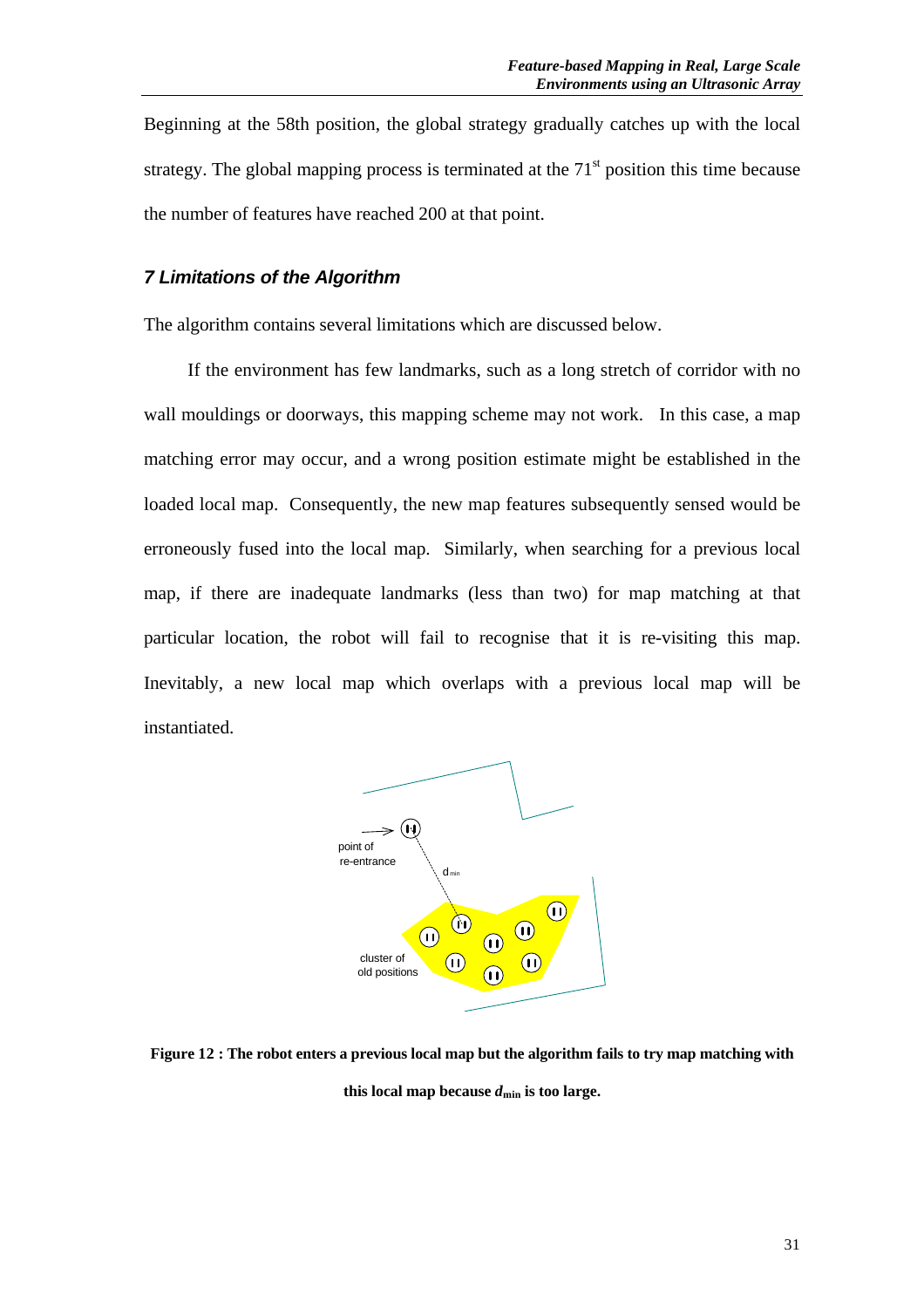The algorithm verifies the re-entrance of a previous local map based on checking if the robot current position is reasonably close to one of the positions from which the previous local map is produced. The decision is partly motivated by the fact that the robot is only allowed to travel a small step a time. Owing to the perceptive range of sonar, the spatial coverage of the local map is usually a lot larger than the cluster of positions associated with it. As a result, the robot might re-enter the previous local map from a location away from the cluster of positions, as depicted in Figure 12. With the current algorithm, the robot will reject the local map for map matching. The robot could have picked up this local map if the algorithm performs a map matching with **every** local map it possesses. This alternative is not implemented at this stage due to the computational burden. The consequence accompanying this decision is the possibility of overlapping local maps.



**Figure 13 : The robot at position B has mistaken that it is back to location A after a long journey due to the similarity in observed landmarks at both positions, hence it loads the corresponding previous local map and performs a successful map match due to its large position covariance.**

There will also be problem if the robot position covariance is too large when it is visiting a new area which is very close to an old area, and both areas are perceptually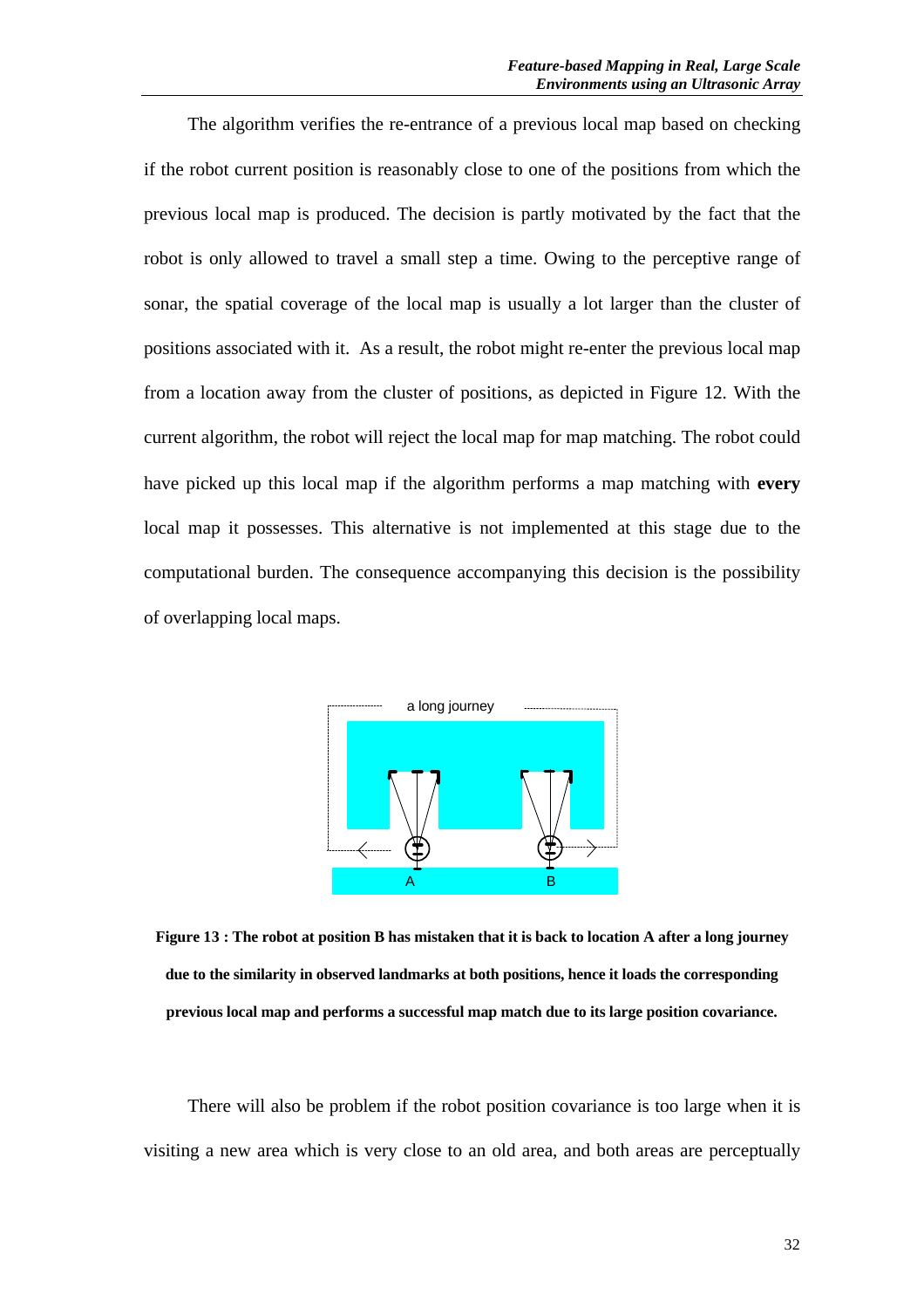very similar. As shown in Figure 13, if the path between position A and position B is long, the robot will be misled into loading the previous local map containing position A and perform a map match. The map matching will be successful due to the perceptual similarity between the surroundings of the two positions. On the other hand, if the robot seeks to backtrack its way back to position A with the current algorithm, it will have no problem returning to the real position A.

The reader should be aware that the local mapping strategy is devised to amend the global strategy which becomes sub-optimal<sup>3</sup> under the inevitable problems of nonlinearities, inaccurate knowledge of system noise variances and systematic errors. While the local mapping strategy is found to work successfully in a pragmatic sense, it is not a theoretically optimal strategy in the sense that when the robot performs fusion in a local map, the features in other local maps are not updated based on the relative covariance between the local maps. This is to improve efficiency and to curb the accumulated 'inevitable errors' from propagating to other local maps continuously. As a simple example, consider the scenario in which the robot creates a local map B after leaving a local map A. If the robot happens to re-enter local map A again and performs more sensing to obtain a better estimate of its position relative to local map A, this information is discarded if the robot enters local map B again. In other words, this improved estimate of position is not used to update the relative spatial position of local map B relative to local map A. It should be pointed out that in practice, the occurrence of these scenarios is rare.

<sup>&</sup>lt;sup>3</sup> The global strategy is already sub-optimal due to the implementation of Relocation-Fusion (Moutarlier and Chatila 1989).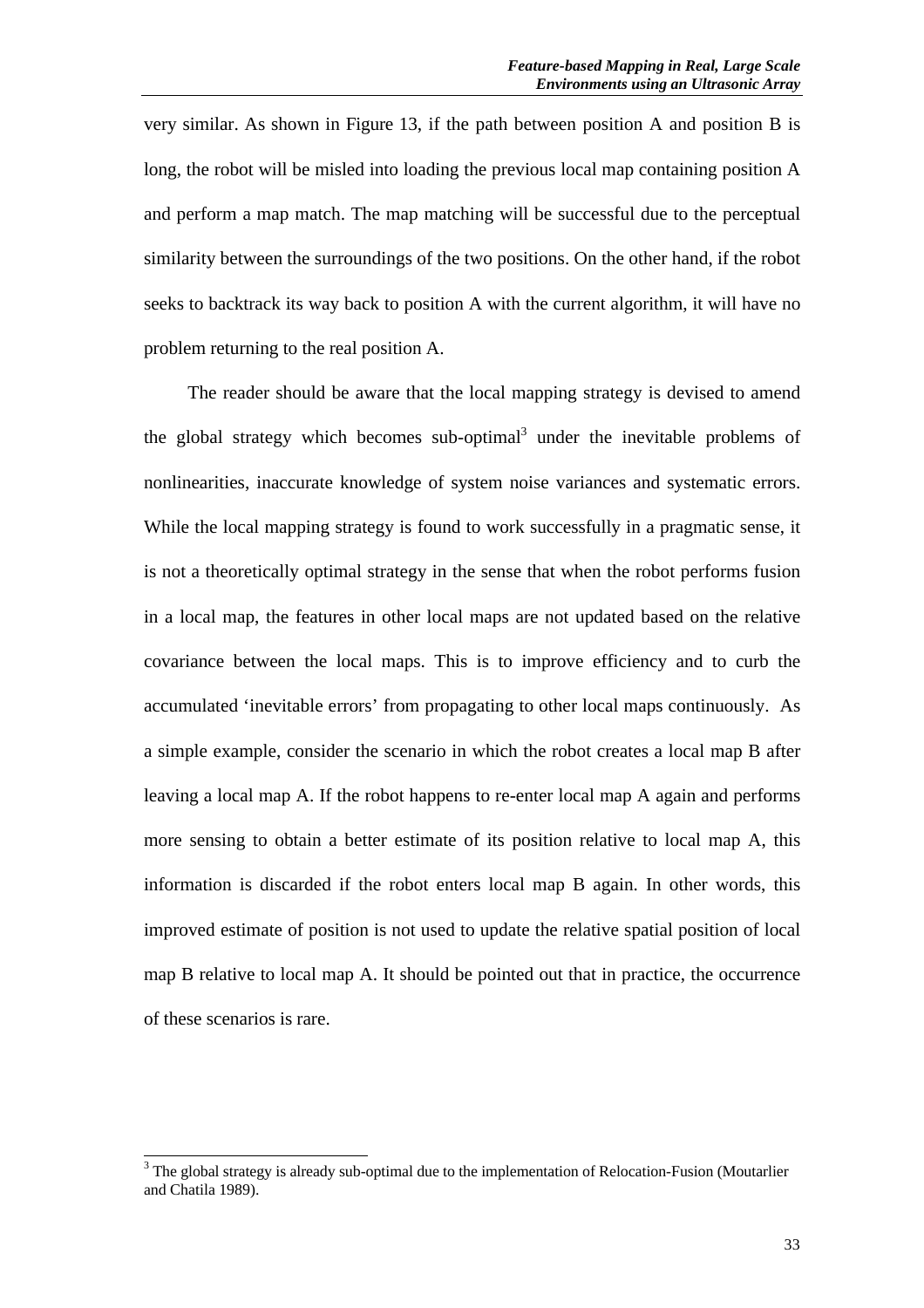# *8 Conclusions*

The new local mapping strategy has been tested in two large environments and has been shown to be memory friendly, time efficient, and capable of solving the problem of generating consistent maps when loops occur in the robot paths. As mentioned earlier, the robot was manually operated so that it covered wide enough an area before the battery went flat, to demonstrate the local mapping algorithm. As future work, the mapping work can be automated with a motion strategy such as that in (Chong and Kleeman 1996iii). On the fly navigation can be integrated with the stored local maps by predicting ahead which landmarks to sense to facilitate rapid localisation. For even larger environments, another layer of hierarchy can be mounted to group several adjacent local maps into a higher level local map. Another proposal worth researching is a way of fusing all local maps (including the overlapping ones), possibly using a least square approach, to generate one globally consistent map.

## *9 Acknowledgments*

Mr. Greg Curmi's assistance in the design of the robot, the funding of a large ARC grant, the financial assistance provided by a MGS Scholarship and an OPRS Scholarship are all gratefully acknowledged.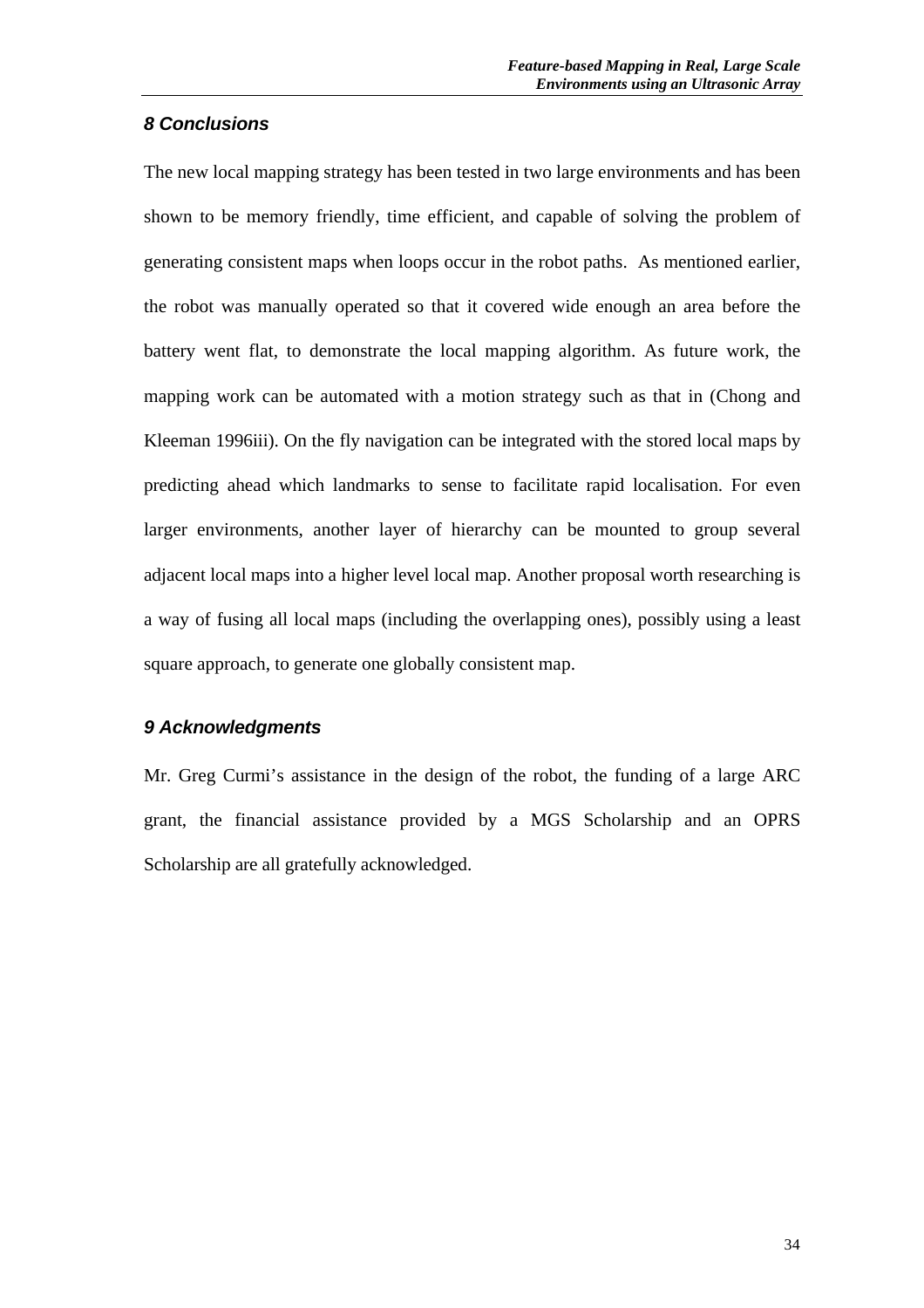

**Figure 14 : Raw sonar data for the long corridor experiment (views 'a' and 'b' are shown in Figure 15)**





**Figure 15 : Various views of the long corridor**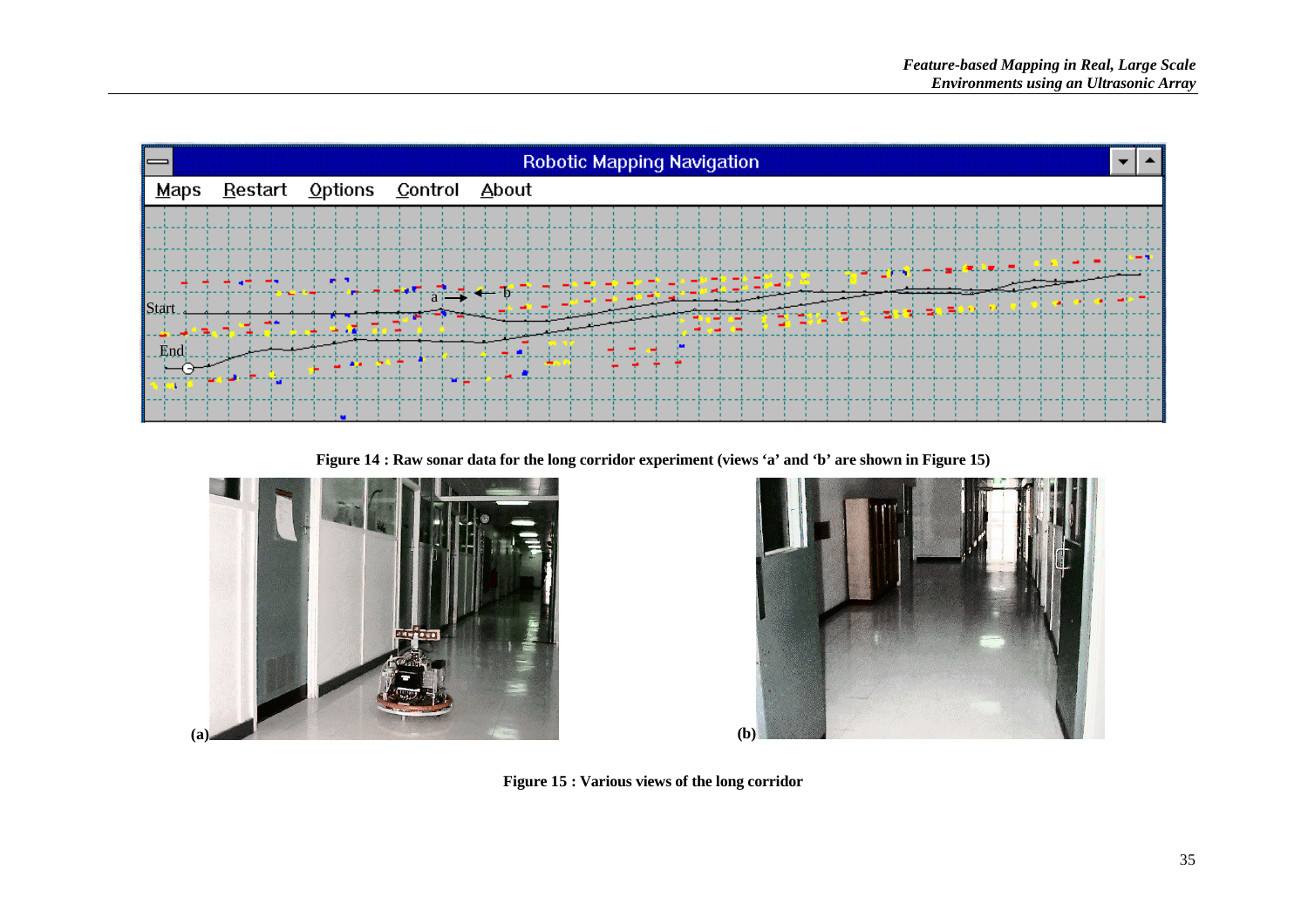

**Figure 16 : Global mapping using plane and corner measurements only, for the long corridor experiment**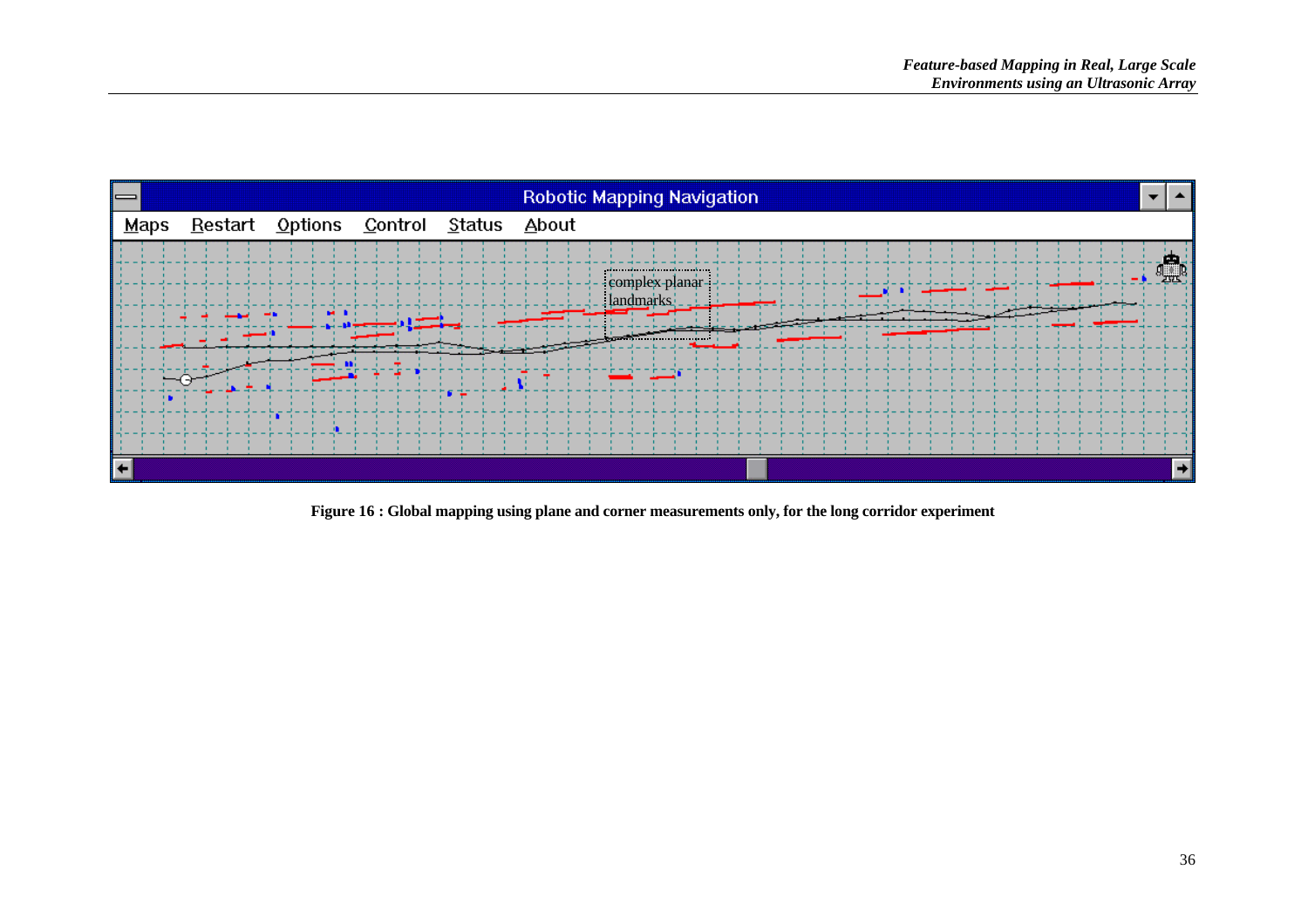

**Figure 17 : Local mapping with all local maps (dashed boxes) being superimposed together**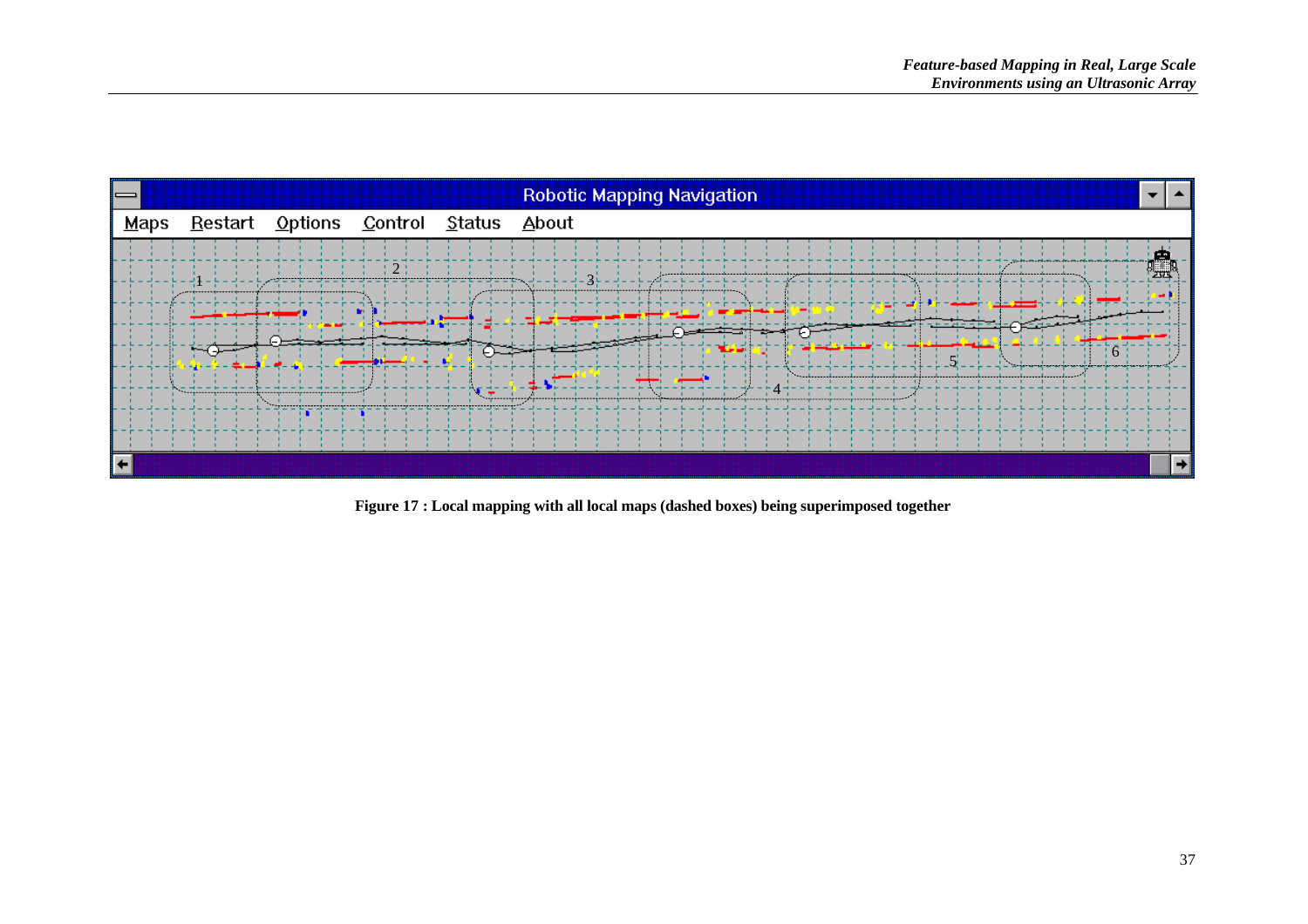|                    | np | nc             | ne  | mp  | mc             | me  | npo | nt  | <b>RAM</b> (bytes) |
|--------------------|----|----------------|-----|-----|----------------|-----|-----|-----|--------------------|
|                    |    |                |     |     |                |     |     |     |                    |
| <b>Global Map</b>  | 68 | 30             | 181 | 164 | 49             | 321 | 93  | 279 | 1279593            |
|                    |    |                |     |     |                |     |     |     |                    |
| <b>Local Map 1</b> | 8  | $\overline{7}$ | 26  | 22  | $\overline{7}$ | 48  | 13  | 41  | 31955              |
|                    |    |                |     |     |                |     |     |     |                    |
| <b>Local Map 2</b> | 10 | 14             | 25  | 27  | 29             | 43  | 18  | 49  | 44575              |
|                    |    |                |     |     |                |     |     |     |                    |
| <b>Local Map 3</b> | 15 | 5              | 34  | 46  | 9              | 53  | 19  | 54  | 53500              |
|                    |    |                |     |     |                |     |     |     |                    |
| <b>Local Map 4</b> | 12 | 1              | 40  | 24  | 1              | 66  | 14  | 53  | 51379              |
|                    |    |                |     |     |                |     |     |     |                    |
| <b>Local Map 5</b> | 15 | $\overline{2}$ | 39  | 28  | $\overline{2}$ | 76  | 18  | 56  | 57168              |
|                    |    |                |     |     |                |     |     |     |                    |
| <b>Local Map 6</b> | 8  | 1              | 17  | 17  | 1              | 35  | 11  | 26  | 14264              |
|                    |    |                |     |     |                |     |     |     |                    |

**Table 5: Memory usage of the global map and every local map for the long corridor experiment.**



**Figure 18 : Time to process all measurements collected at every position for the long corridor**

**environment.**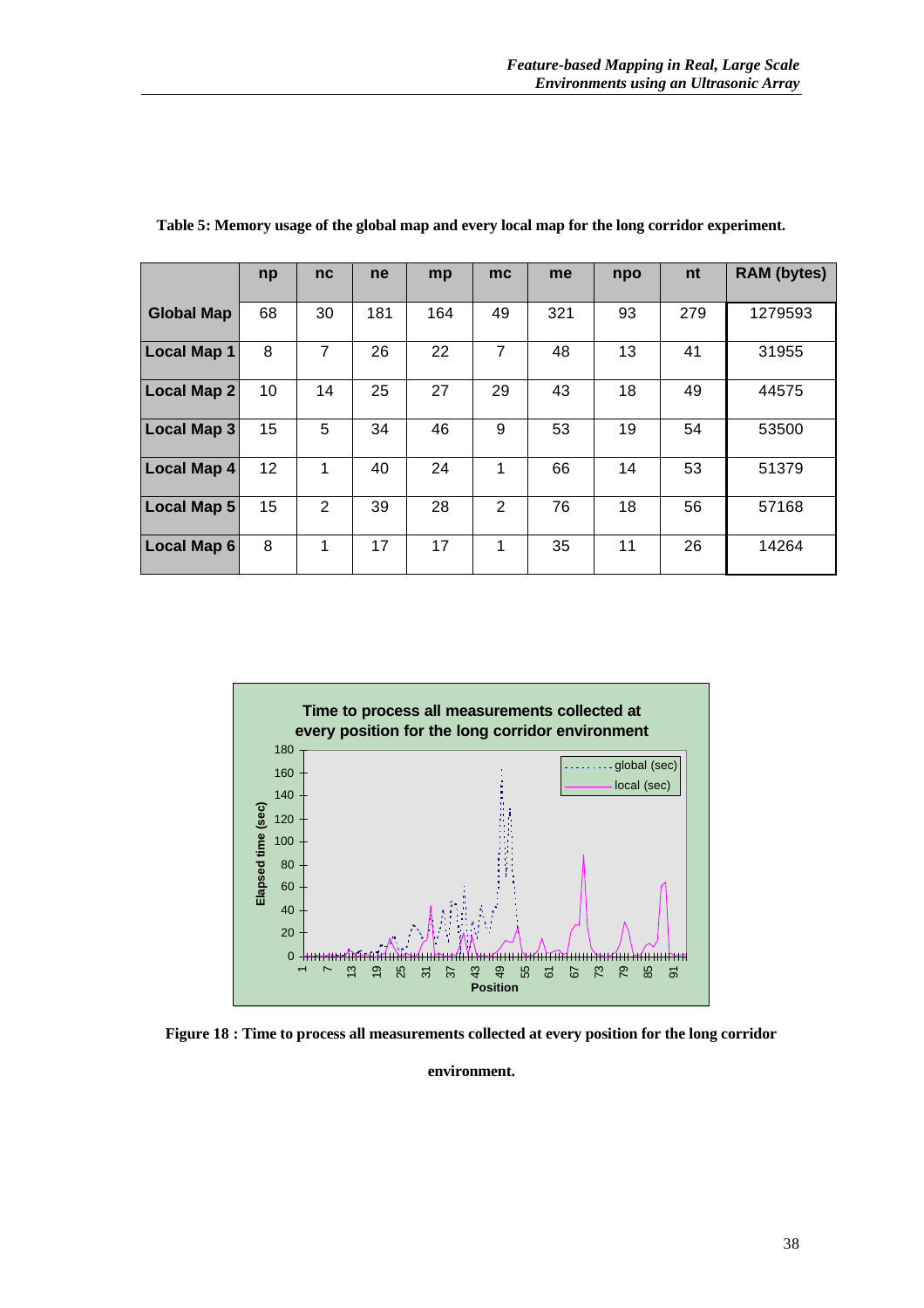

**Figure 19 : Raw sonar data for the lab loop experiment (views 'a' - 'd' are in Figure 20).**



**Figure 20 : Various views of the lab loop.**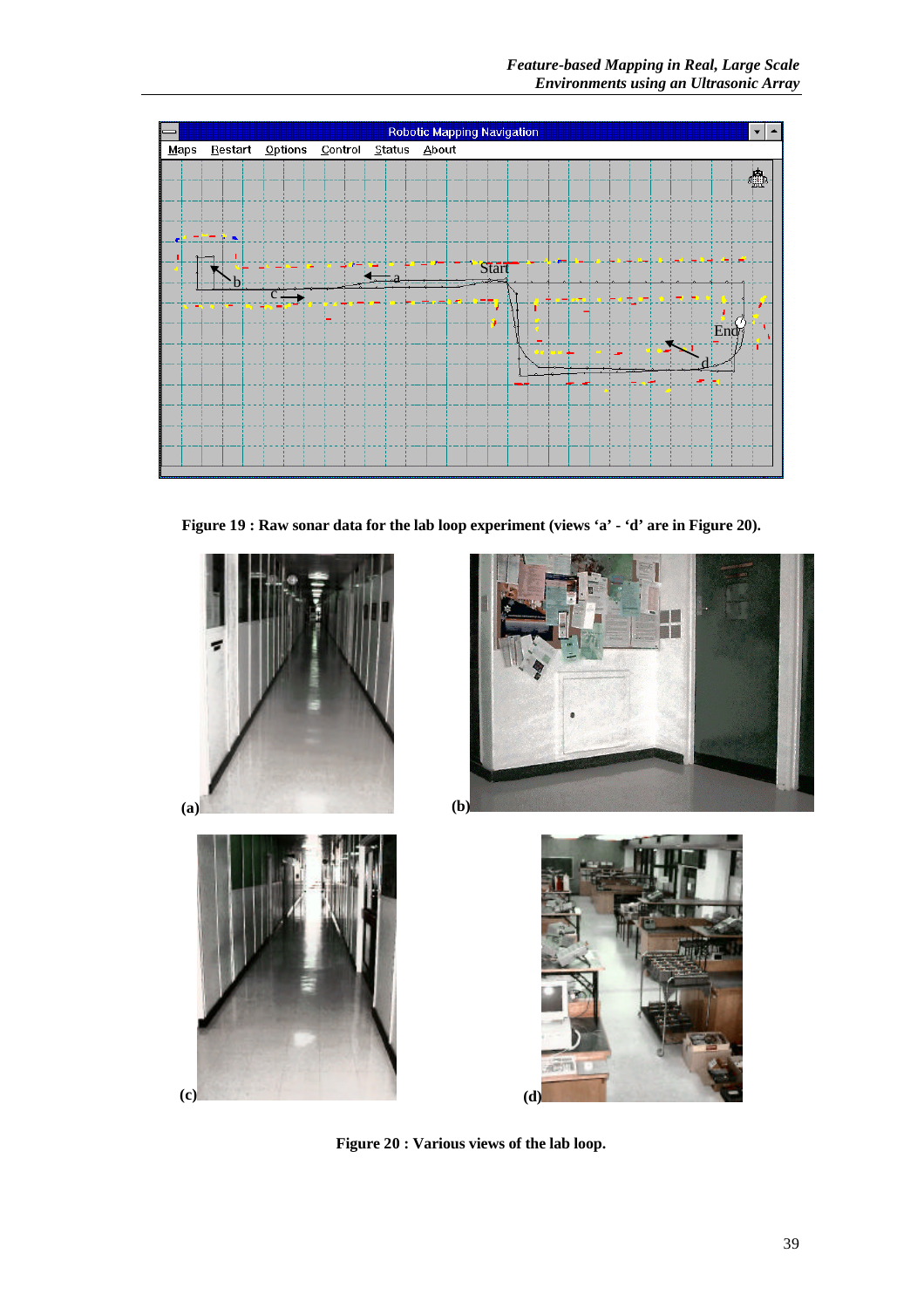*Feature-based Mapping in Real, Large Scale Environments using an Ultrasonic Array*



**Figure 21 : Local mapping with all local maps (dashed boxes) superimposed.**

|                    | np | nc       | ne  | mp  | mc       | me  | npo | nt  | <b>RAM</b> (bytes) |
|--------------------|----|----------|-----|-----|----------|-----|-----|-----|--------------------|
| <b>Global Map</b>  | 60 | 10       | 197 | 195 | 23       | 339 | 104 | 267 | 1173613            |
| <b>Local Map 1</b> | 7  | 1        | 37  | 22  | 1        | 55  | 12  | 45  | 37779              |
| Local Map 2        | 9  | $\Omega$ | 23  | 20  | $\Omega$ | 39  | 12  | 32  | 20496              |
| <b>Local Map 3</b> | 10 | $\Omega$ | 18  | 23  | 0        | 29  | 23  | 28  | 16540              |
| <b>Local Map 4</b> | 7  | 2        | 21  | 21  | 3        | 33  | 12  | 30  | 18244              |
| <b>Local Map 5</b> | 15 | 3        | 52  | 53  | 3        | 96  | 23  | 70  | 87056              |
| <b>Local Map 6</b> | 12 | 4        | 46  | 56  | 16       | 87  | 22  | 62  | 69306              |

**Table 6: Memory usage of the global map and every local map for the lab loop environment.**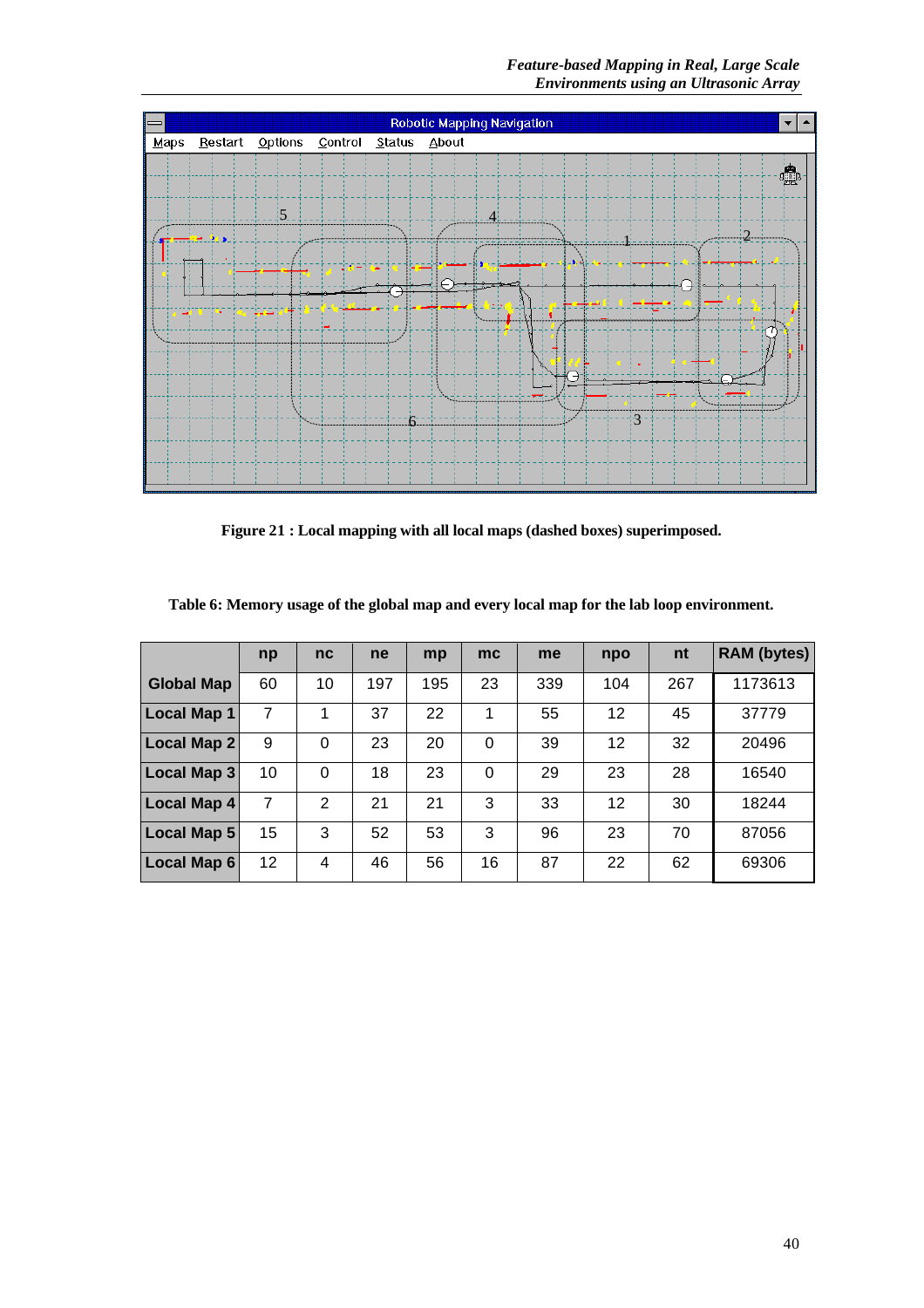

**Figure 22 : Time to process all measurements collected at every position for the lab loop environment.**

# **References**

- Asada, M., Fukui, Y. and Tsuji, S. 1990. Representing Global World of a Mobile Robot with Relational Local Maps. *IEEE Transaction on Systems, Man, and Cybernetics*. 20(6):1456-1461.
- Bar-Shalom, Y. and Li, X.R. 1993. *Estimation and Tracking: Principles, Techniques and software*. Boston, London: Artech House Inc.
- Cassandra, A.R., Kaebling, L. P. and Kurien, J. A 1996. Acting under Uncertainty: Discrete Bayesian Models for Mobile Robot Navigation, *IEEE/RSJ International Conference on Intelligent Robots and Systems*. Osaka: pp. 963-972.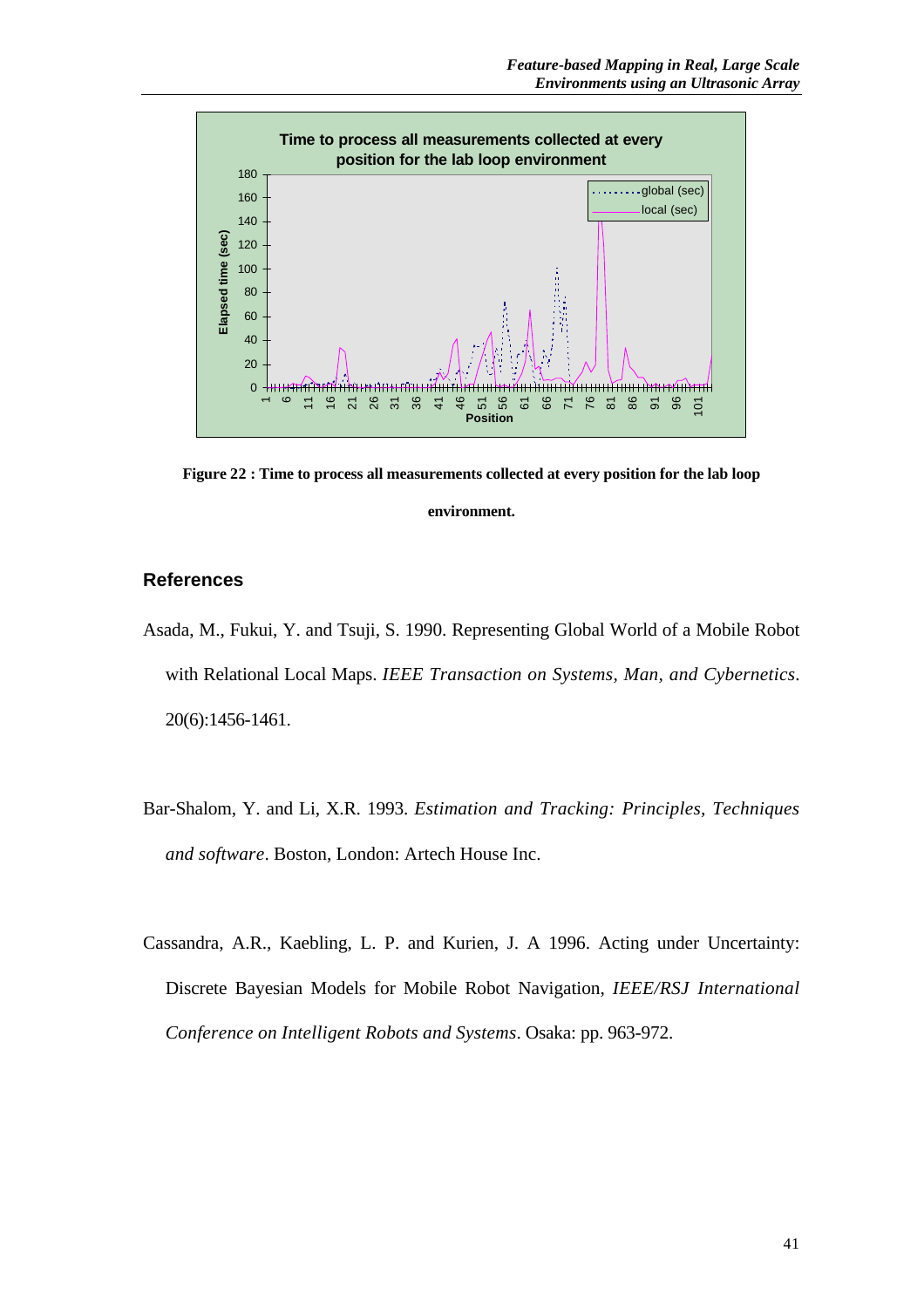- Chong, K. S. and Kleeman, L. 1996i. Accurate Odometry and Error Modelling for a Mobile Robot, Technical Report MECSE-1996-6. Department of Electrical and Computer Systems Engineering, Monash University.
- Chong, K. S. and Kleeman, L. 1996ii. Sonar Feature Based Map Building for a Mobile Robot. Technical Report MECSE-1996-10. Department of Electrical and Computer Systems Engineering. Monash University.
- Chong, K. S. and Kleeman, L. 1996iii. Indoor Exploration Using a Sonar Sensor Array: A Dual Representation Strategy, Technical Report MECSE-1996-12, Department of Electrical and Computer Systems Engineering, Monash University.
- Chong, K. S. and Kleeman, L. 1996iv. Map Matching with Sonar Features. Technical Report MECSE-1996-13. Department of Electrical and Computer Systems Engineering. Monash University.
- Chong, K. S. and Kleeman, L. 1997i. Accurate Odometry and Error Modelling for a Mobile Robot. *IEEE International Conference on Robotics and Automation*, Albuquerque: pp. 2783-2788.
- Chong, K. S. and Kleeman, L. 1997ii. Sonar Feature Based Map Building for a Mobile Robot. *IEEE International Conference on Robotics and Automation*, Albuquerque: pp. 1700-1705.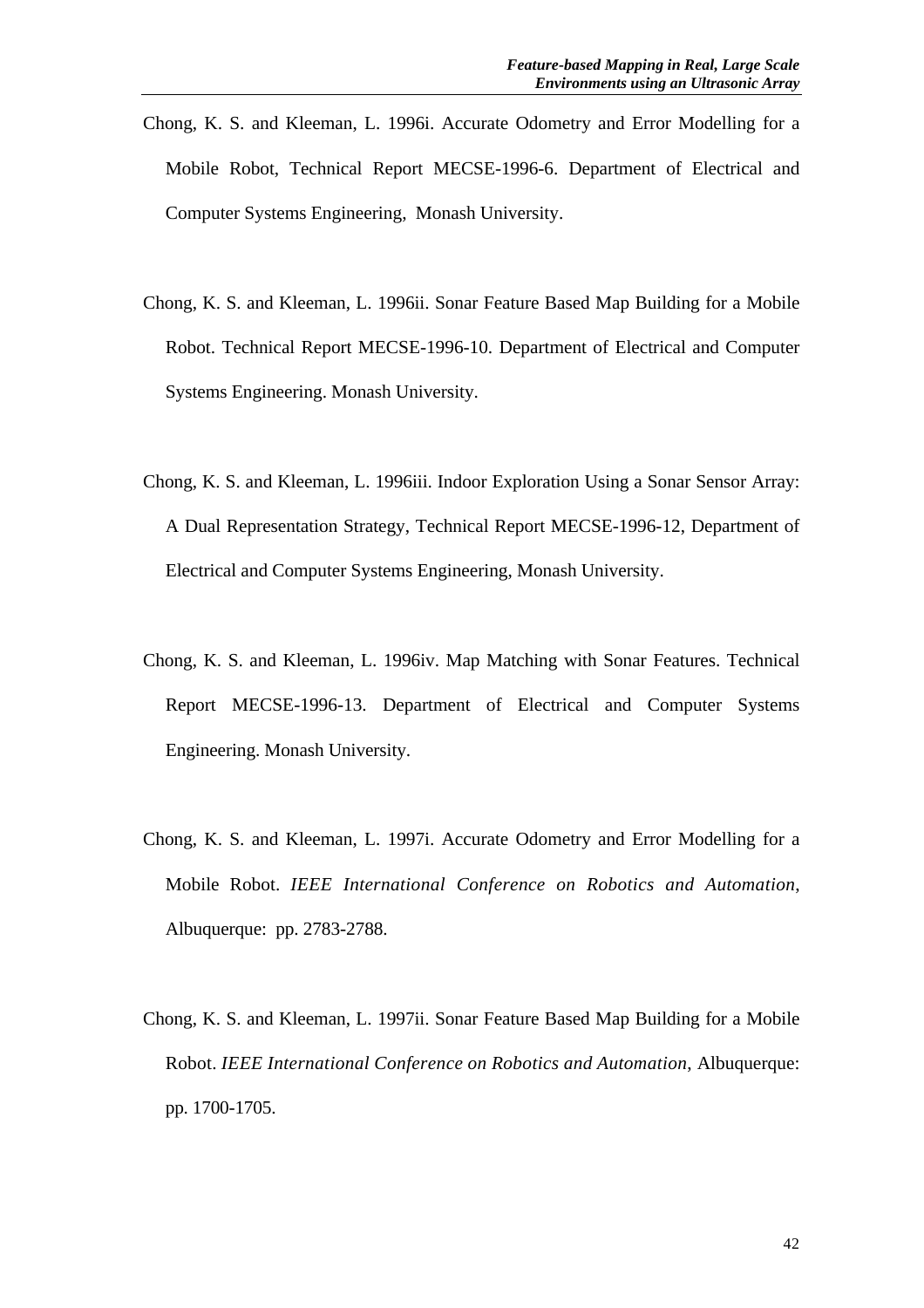- Chong, K. S. and Kleeman, L. 1997iii. Indoor Exploration Using a Sonar Sensor Array: A Dual Representation Strategy. *IEEE/RSJ International Conference on Intelligent Robots and Systems*, Grenoble: pp. 676-682.
- Cormen, T.H., Leiserson, C. E. and Rivest, R. L. 1990. *Introduction to Algorithms*. Cambridge, Massachusetts: MIT Press.
- Firby, R.J., Christianson, D. and McDougal, T. 1992. Fast Local Mapping to Support Navigation and Object Localisation. *Proceedings of The International Society for Optical Engineering*. Vol. 1828. pp.344-352.
- Jazwinski, A.H. 1970. *Stochastic Processes and Filtering Theory*. New York: Academic Press.
- Julier, S., Uhlmann, J. and Durrant-Whyte, H. 1995. A New Approach for Filtering Non-linear Systems. *Proc 1995 American Control Conference*. Seattle, Washington: USA, pp. 1628-1632.
- Kleeman, L. and Kuc, R. 1995 Mobile Robot Sonar for Target Localization and Classification, *Int. J. Robotics Res.* 14(4): 295-318.
- Leonard, J.J. and Durrant-Whyte, H.F. 1991 (3-5 Nov) Simultaneous Map Building and Localisation for an Autonomous Robot. *IEEE/RSJ International Workshop on Intelligent Robots and Systems*. pp. 1442-1447.